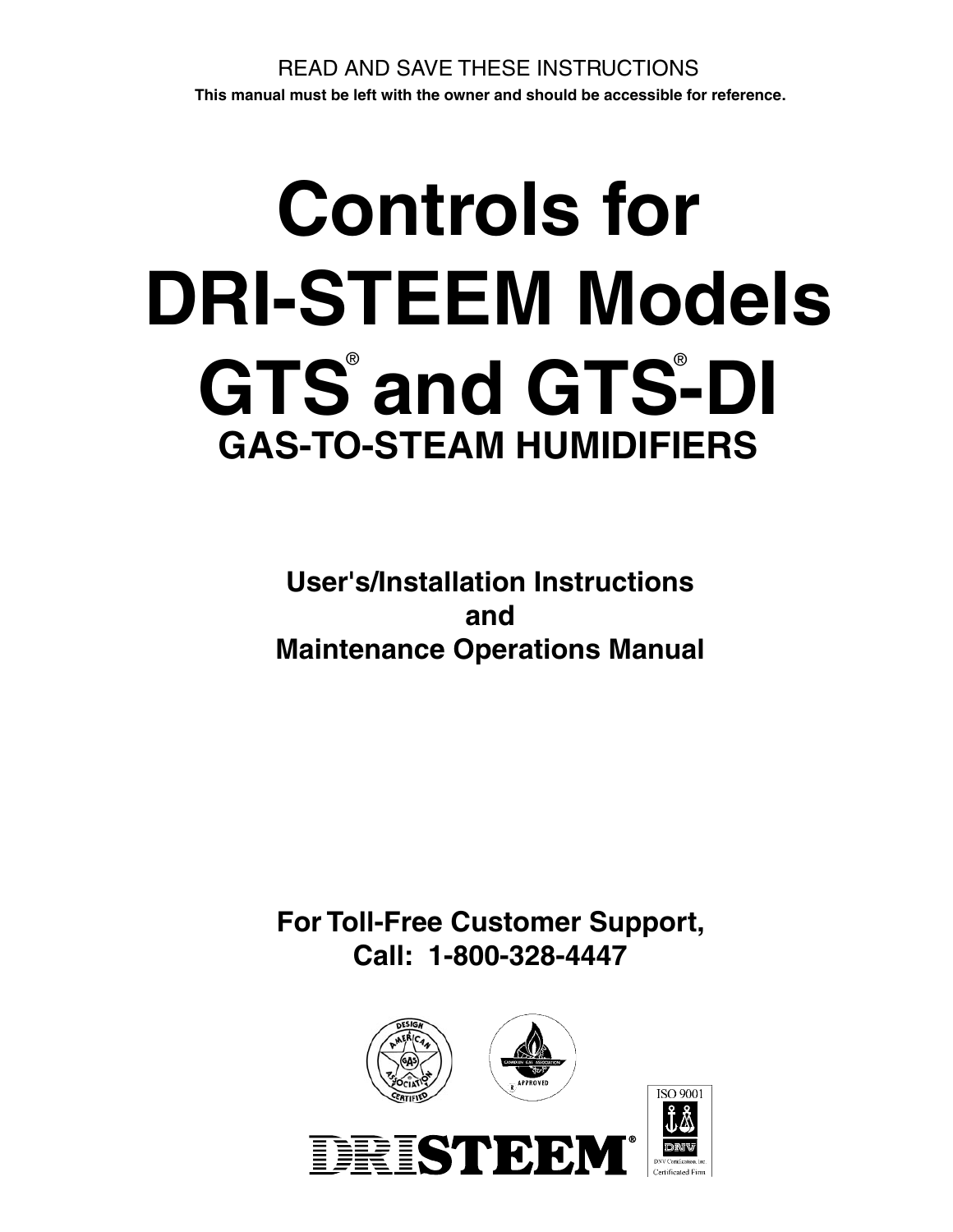# **TABLE OF CONTENTS**

#### **TO THE PURCHASER AND THE INSTALLER**

Thank you for purchasing DRI-STEEM Model GTS® equipment. We have designed and built this equipment to give you total satisfaction and many years of trouble-free service. Proper installation and operating practices will assure you of achieving that objective. We therefore urge you to become familiar with the contents of this manual.

#### **DRI-STEEM Humidifier Company**

| <b>Installation</b>                              |
|--------------------------------------------------|
|                                                  |
|                                                  |
| <b>Programming of the Zone Terminal Unit</b>     |
| Operation of the Johnson Metasys® UNT Controller |
|                                                  |
|                                                  |
|                                                  |
|                                                  |
|                                                  |
|                                                  |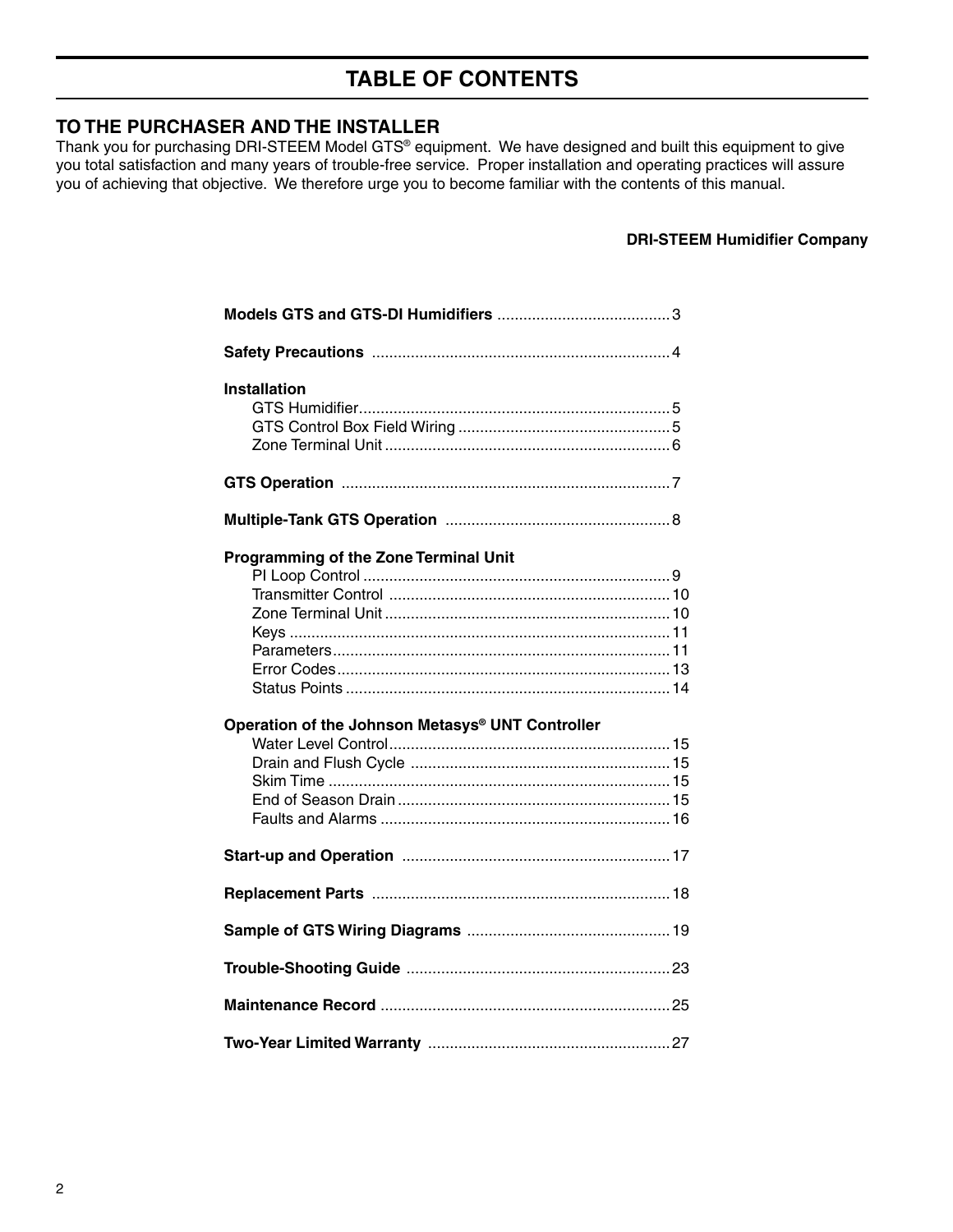# **MODELS GTS® AND GTS-DI HUMIDIFIERS**



## **Model GTS Gas-to-Steam Humidifier**

This humidifier is designed to be used with either softened or unsoftened water (preferably softened). The probe-type level control system requires water conductivity of 100 micromhos/cm (2 grains/gal) minimum to function, and therefore will not operate on water treated by reverse osmosis or deionization. However, GTS humidifiers are available for use with these water types. The standard humidifier can be converted in the field to a demineralized model. See below.



## **Model GTS-DI Option**

For use with deionized or reverse osmosis water. This unit produces chemical-free steam and reliable, accurate humidification control. It is virtually maintenance-free, with no wasted water, heat, or downtime.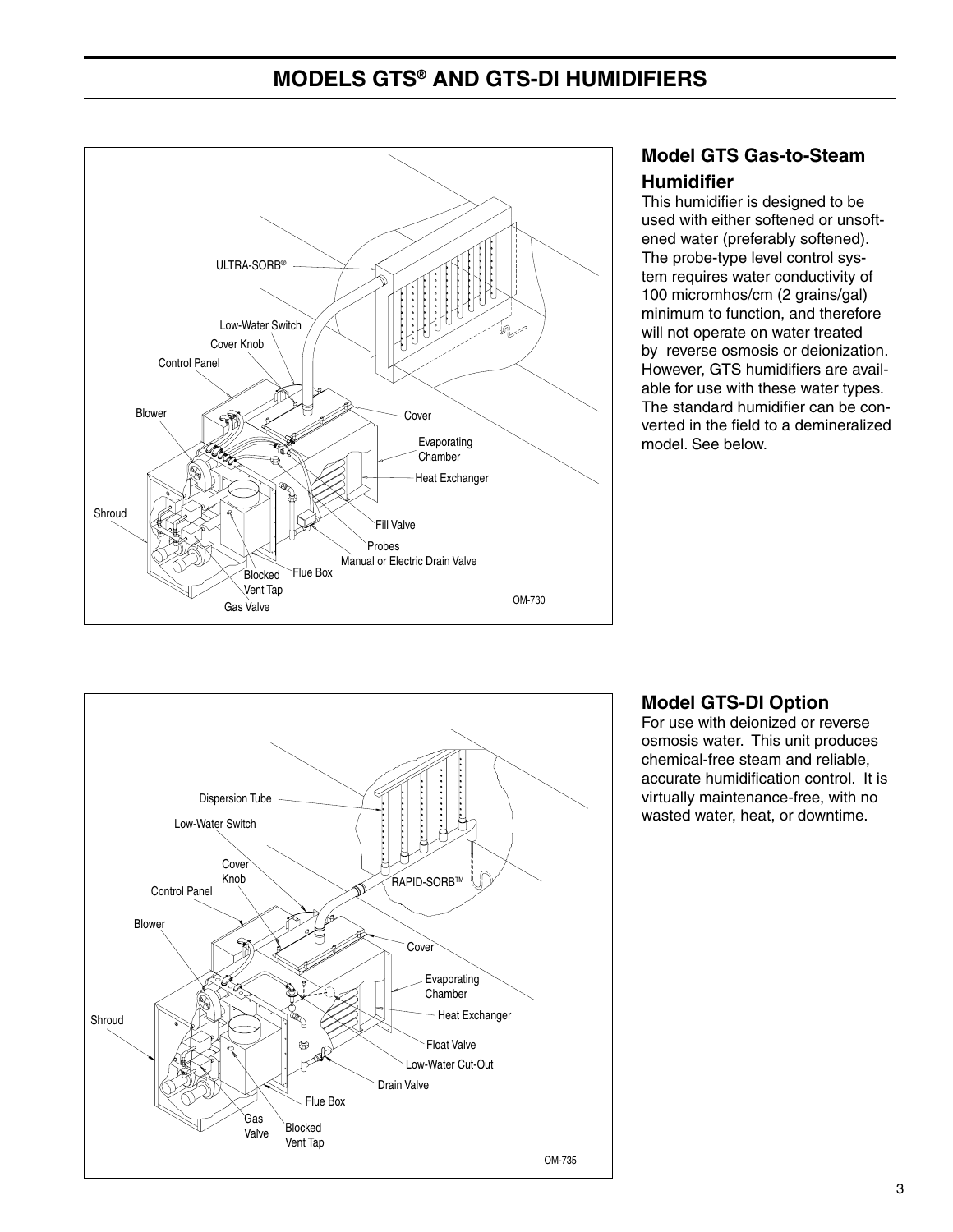#### **WARNING:**

Improper installation, adjustment, alteration, service, maintenance, or use can cause carbon monoxide poisoning, an explosion, fire, electrical shock, or other conditions which may cause personal injury or property damage. Consult a qualified installer, service agency, local gas supplier, or your distributor or branch for information or assistance. The qualified installer or agency must use only factory authorized and listed kits or accessories when modifying this product. A failure to follow this warning can cause electrical shock, fire, personal injury, or death.

• Inspect humidifier and accessories upon arrival for damaged, missing, or improper parts. If there is a problem, call DRI-STEEM.

• Application of this humidifier should have special attention given to vent sizing and material, gas input rate, and unit sizing. Improper installation or misapplication of the humidifier can require excessive servicing or cause permanent component failure.

• When working on equipment, observe precautions in this literature, tags, and labels attached to or shipped with the unit and other safety precautions that may apply. Wear safety glasses and work gloves. Have fire extinguisher available during start-up, adjustment procedures, and service calls.

• Do not use this appliance if any part has been under water. Immediately call a qualified service technician to inspect the appliance and to replace any part of the control system and any gas control which has been under water.

• Do not lift humidifier by gas controls, gas manifold, flue box, or control shroud.

• Should overheating occur, or the gas supply fail to shut off, shut off the manual gas valve to the appliance before shutting off the electrical supply.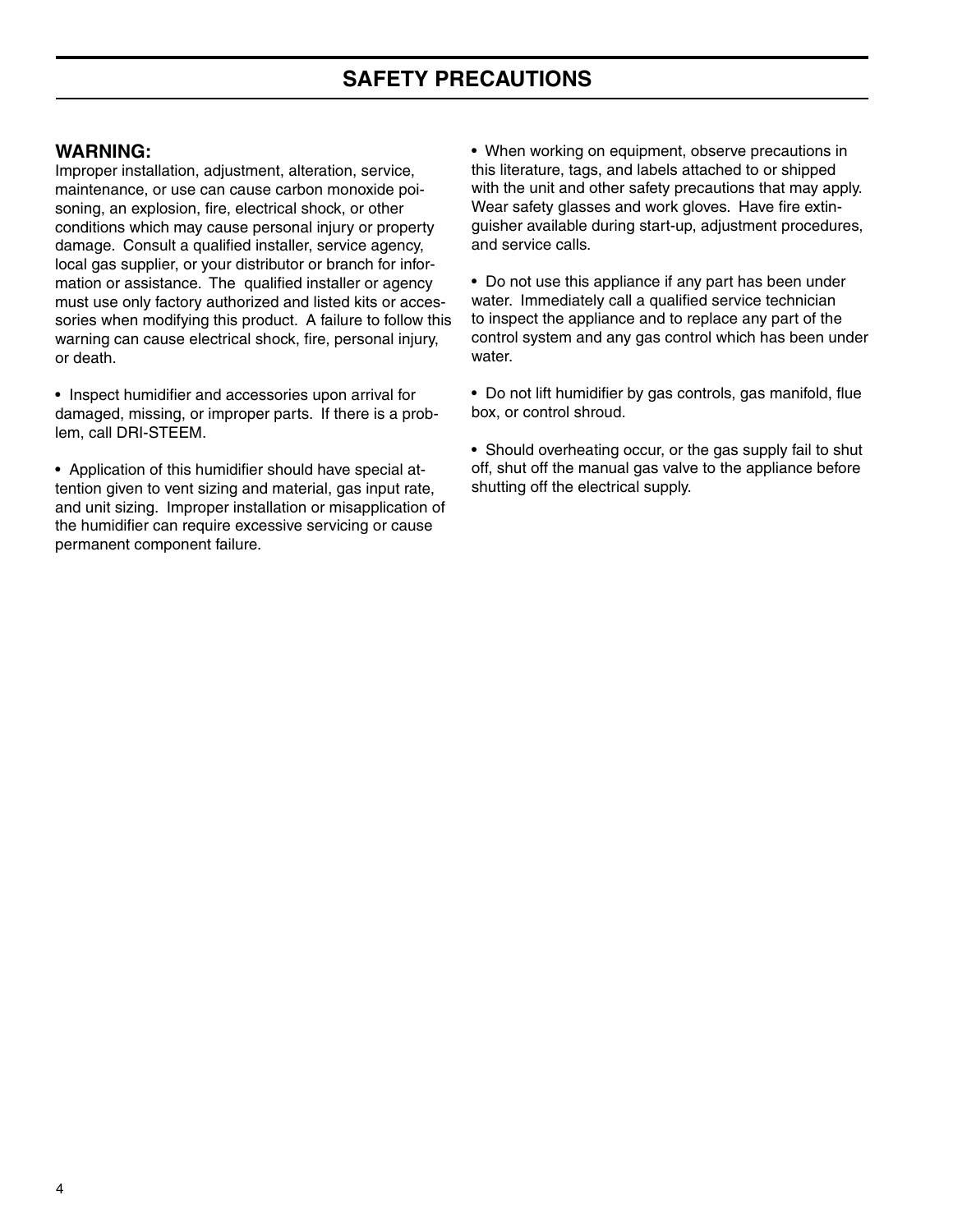#### **General**

This booklet covers only the controls associated with the GTS® humidifier installation.

Refer to the wiring diagrams that are provided with the equipment to determine if any special features or wiring have been incorporated as required for your application.

#### **GTS Humidifier**

It is a necessity that the GTS humidifier itself has previously been installed in accordance with the User's/ Installation Instructions and Maintenance Operations Manual that was shipped with the equipment.

## **GTS Control Box Field Wiring**

When the GTS was installed, the electrical power supply connections should have been made to the bottom of the control cabinet that is located at the left side of the GTS humidifier.

This cabinet also contains the connection points for other low voltage field connections that are required. These may include the humidity transmitter, high limit humidistat, air flow switch or a telephone type connection to the electronic control input device.

See figure 5-1 to identify the GTS humidifier control cabinet with its major components.



#### **Figure 5-1: GTS Control Cabinet**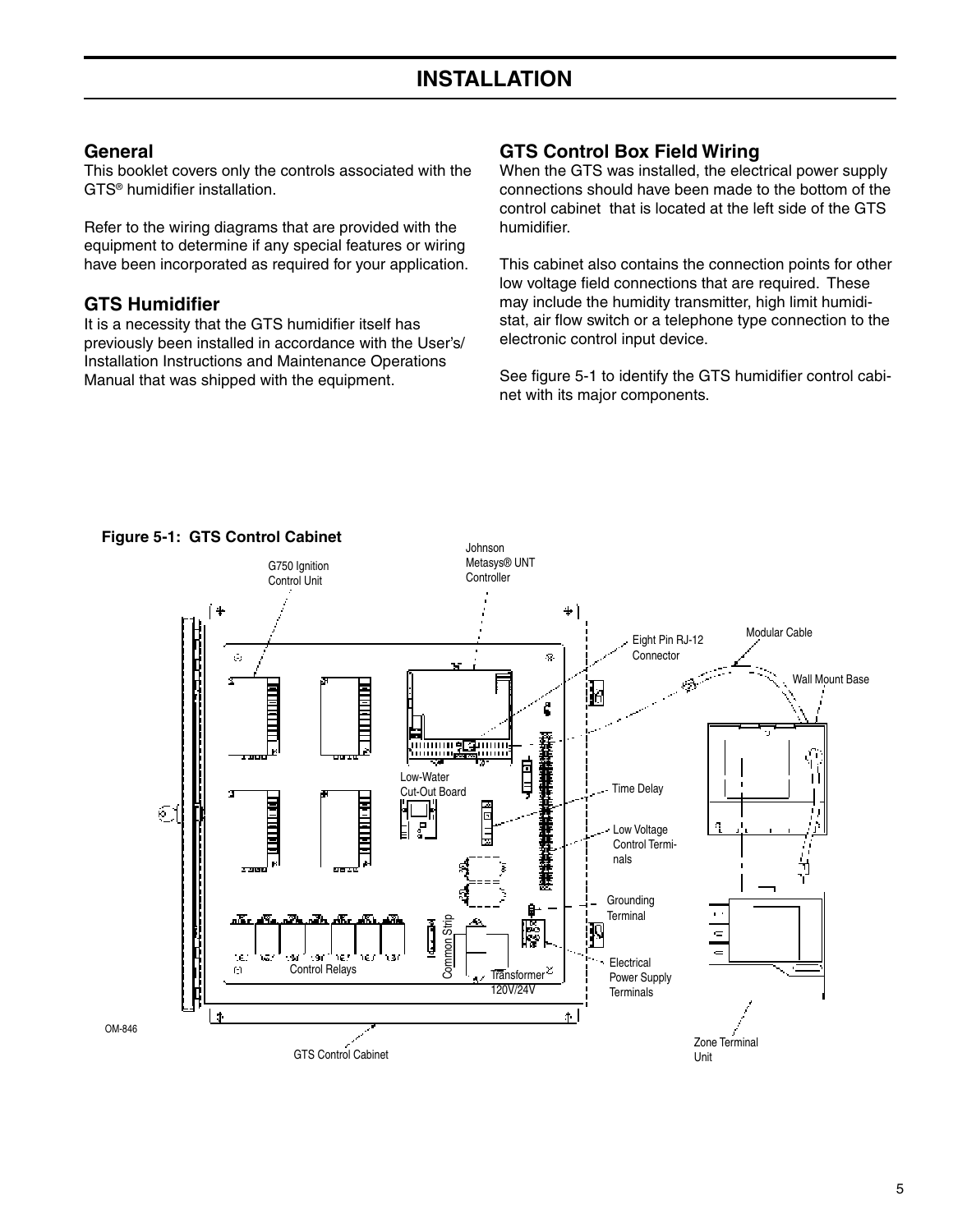# **INSTALLATION**

Identify the low voltage control terminal block in the GTS® control cabinet and refer to the control wiring diagram contained within the control cabinet for the identification of each of the terminals.

**Since control requirements vary, ensure the control cabinet wiring diagram that is provided with each unit is used for the actual details of the low voltage control terminal identification and function.**

For the example shown in figure 6-1, the terminals are used as follows.

Terminals 1, 2, and 3 are used for the humidity control.

Terminals 4, 5, and 6 are used for the optional high limit humidity control.

Terminals 7, 8, and 9 are used for the optional temperature compensation sensor.

All of the above controls must be connected using 18 gauge shielded plenum type cable. Only ground control cabinet end of shielded cable.

Terminals 10 and 11 are used for the optional staging control.

Terminals 12 and 13 are used for the air flow proving switch.

Terminals 14, 15, and 16 are used for remote fault indication.

Terminals 17, 18, and 19 are used for the optional power vent package.

Terminals 20 through 23 are used for an optional combustion air damper.

Terminals 20 and 21 are used for the optional area type fan.

#### **Zone Terminal Unit**

The Zone Terminal Unit is the human interface used for primary input and performance monitoring of the GTS humidifier. The wall mount base assembly measures 6.94" X 7.44" X 2" and should be mounted in a convenient location **no more than 50 feet wire length** from the GTS humidifier. The modular cable furnished with the equipment should be connected as shown in figure 5-1 with the RJ-12 connector inserted into the socket on the Johnson Metasys® UNT Controller in the GTS humidifier control cabinet. Refer to control

wiring arrangement in control cabinet for specific connection requirements.

#### **Installation Notes:**

- The interconnect cable furnished is 5 feet in length.
- The Zone Terminal Unit may be installed up to **50 feet** from the GTS humidifier, however, 18 gauge wire must be used for the connection.
- **Do not** mount the Zone Terminal Unit in a vibration area.
- The atmosphere must be free of corrosive chemical vapors which may damage the electronic equipment.

The ambient conditions necessary for proper operation of the Zone Terminal Unit are:

- 1. Ambient operating temperature of 32 to 122°F (0 to 50°C).
- 2. 10 to 90% non-condensing relative humidity.
- 3. 86°F (30°C) maximum dew point.

Infromation on the Pprogramming and Operation of the Zone Terminal Unit can be found beginning on page 9.

#### **Notes:**

- **All field wiring to the GTS Humidifier must be suitable for 105°C.**
- **All wiring must be installed in accordance with local and National Electrical Codes and ordinances.**
- **Always check that the electrical power supply used agrees with the voltage and frequency shown on the equipment nameplate.**

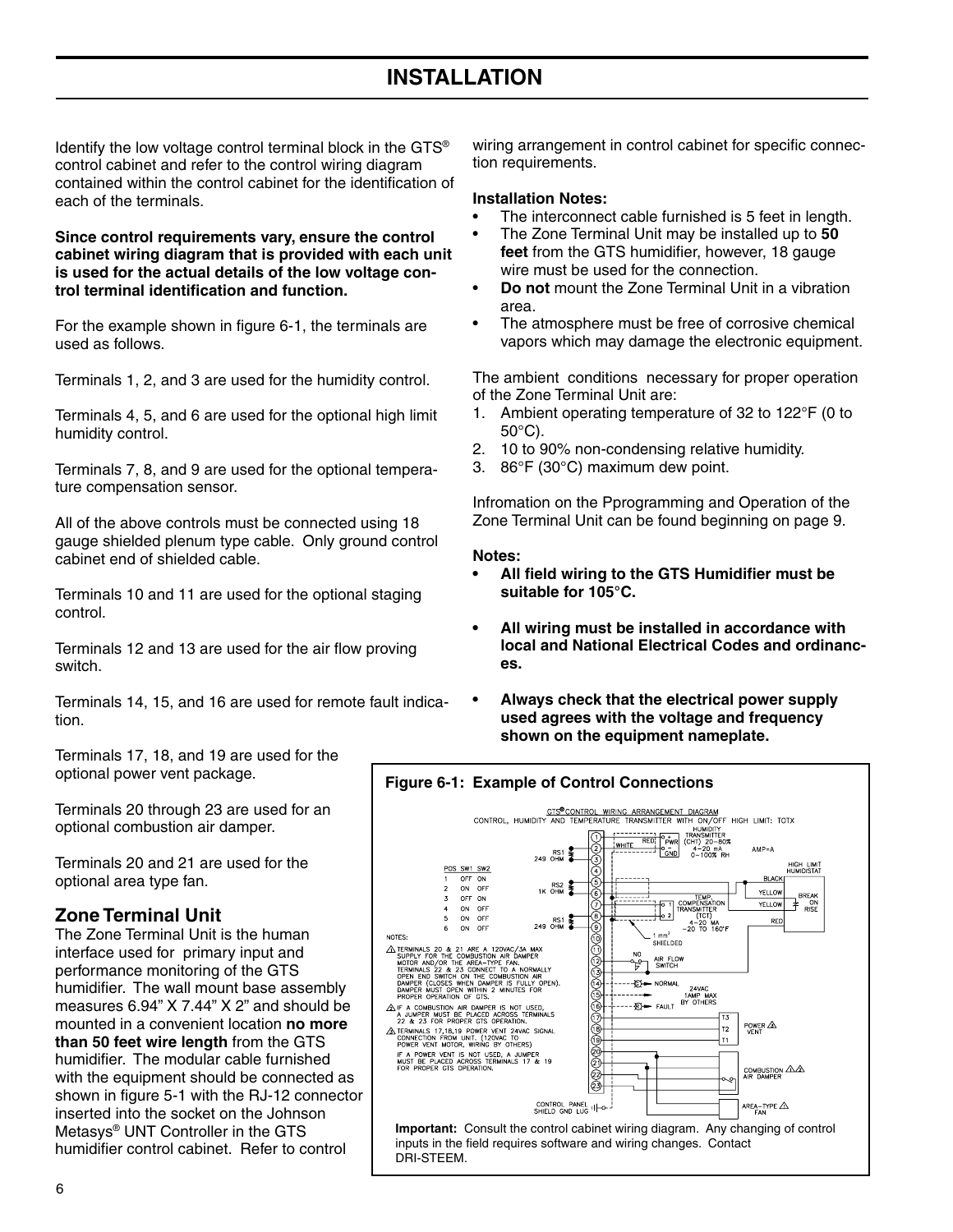## **Outline of Operation**

The GTS is a gas-fired humidifier that burns either natural or propane gas to generate steam for humidification. The unit consists of one or more burners which are fitted into a heat exchanger. This heat exchanger is submerged in a tank of water. When a call for humidity is made, the burners fire and boil water to generate steam until the call for humidity ends. The GTS is compatible with all types of DRI-STEEM dispersion devices including RAPID-SORB® and ULTRA-SORB®.

#### **Humidifier Operation**

The GTS has one or more burners which are capable of being modulated on and off for short times (as low as 6 seconds). As the demand signal changes, burners are staged on and off to meet the demand. To achieve better control, one burner is the modulating burner. The remaining burners are staged on or off to approach the demand. The modulating burner is then "pulsed" on and off over a 2 minute time base. In other words, the burner is on for anywhere from 6 seconds to the full 2 minutes and then the cycle repeats. After the modulating burner reaches 100 cycles, another burner will become the modulating burner. This provides for even wear on all of the burners and gas valves, thus extending humidifier life. (This system is similar to the existing DRI-STEEM Time Proportioning system found on the electric VAPORSTREAM® humidifiers.)

**Optional Feature** - When there has been no call for humidity for 72 continuous hours, the unit will go into an "end of season drain" cycle. The tank will drain and the unit will shut down. Upon a call for humidity, the unit will refill and resume normal operation.

#### **Safety Systems**

The GTS humidifier has a number of systems and safeguards to ensure proper operation:

- When there is a call for humidity, all of the combustion blowers must start. Each of the combustion blowers contains a centrifugal switch that closes when the motor reaches an operating speed. If any one of the switches fails to close, the GTS will not operate.
- Once the blowers are running, a normally closed pressure switch that senses the back pressure on the blowers will only allow the burners to operate if the flue is unobstructed.
- The water level in the tank is monitored by a probe system for standard water units and a low water float for DI/RO units. These water monitors tie into the

microcontroller in the control cabinet. If the water level ever drops below a safe point, the humidifier is shut down.

- The water level in the tank is also monitored by a redundant low water system that is independent of the microcontroller. This system is tied directly into the power source for the burners. If this system detects a low water condition, the humidifier is shut down.
- In addition to monitoring the water level, a temperature sensor located above one of the top burners will shut the humidifier down before an unsafe condition arises.
- For standard water systems, an additional low water safety system exists. The microcontroller keeps track of approximately how much water has left the tank in the form of steam. If this total amount exceeds a preset limit without the fill valve being energized, a low water condition is assumed and the humidifier is shut down. Each time the fill valve is energized, the total is reset to zero. (This system is not implemented on a DI/RO humidifier because the fill valve is not the electric-solenoid type. On a DI/RO tank, a mechanical fill valve maintains the proper water level. This fill valve runs independent of the microcontroller. Therefore, there is no way to reset the steam total to zero as the tank fills.)

## **Humidifier Control**

The GTS has many different control options available. These options may be grouped into three categories: Transmitter Control, Humidistat Control, and Control By **Others** 

With the Transmitter Control option, the humidity is sensed through a remote transmitter and fed back into the microcontroller. The user then adjusts the setpoint and controls the humidifier using the Zone Terminal Unit.

In the Humidistat Control option, the humidifier is controlled using a remote humidistat. The humidity setpoint is set on the humidistat. The Zone Terminal is only used for humidifier maintenance, troubleshooting, setting drain/ flush cycles, etc.

The Control By Others is controlled by a signal from another source such as an energy management system. The Zone Terminal serves the same purpose as it did for the Humidistat Control option. These control options are described in more detail in the following paragraphs.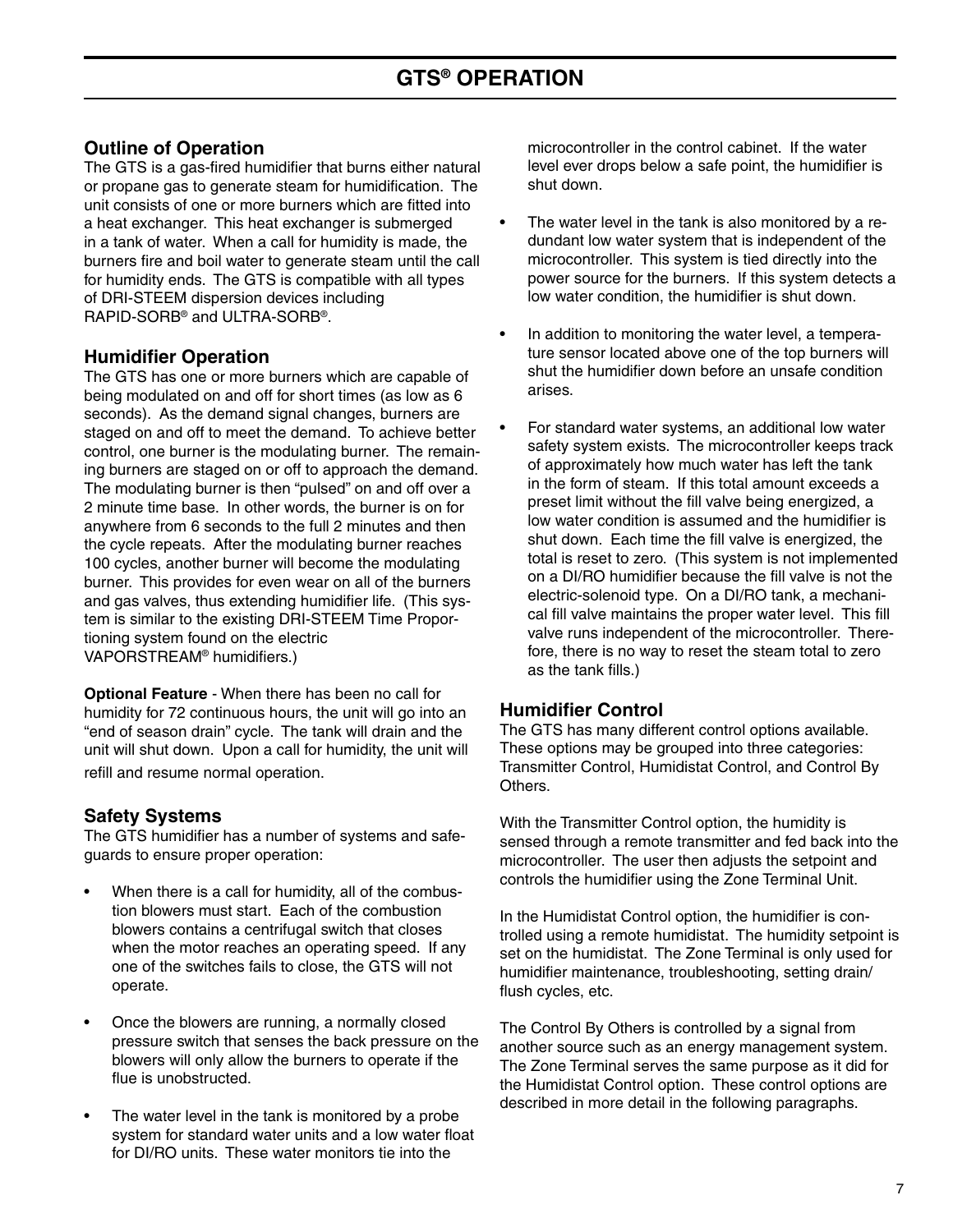#### **Transmitter Control**

The GTS® humidifier is controlled by a Johnson Controls UNT Controller with a Zone Terminal interface. The basic control algorithm is a PI loop (Proportional-Integral). This control loop takes the signal from the humidity sensor and compares it with the setpoint determined by the user. From these pieces of information, the loop generates a demand signal which the humidifier then carries out. This process of comparing the signal with the setpoint and updating the demand is repeated every 1.5 seconds.

#### **Humidistat Control**

In this scenario, the humidifier is controlled by a remote humidistat that provides a demand signal back to the UNT Controller. The humidifier then runs until the demand signal is satisfied. The humidity setpoint is adjusted on the humidistat rather than on the Zone Terminal.

#### **Control By Others**

In this scenario, the humidifier is controlled by a remote source that sends a demand signal back to the UNT Controller. The humidifier then runs until the demand signal is satisfied. The signal source is typically an energy management system or some other form of building automation system.

## **Outline of Operation**

The multiple tank GTS systems work in much the same way that the single tank systems do. A multiple tank system consists of 2 to 6 "slave" GTS systems. These systems are complete stand-alone GTS humidifiers with their own control cabinet. They are tied together through a Johnson Controls AHU controller. This controller accepts input from the various RH sensors. It then generates demand signals which it passes on to each one of the slave GTS systems. The slave GTS systems simply do what they are told.

Each of the slaves control their water level and safety systems individually. If there is a problem, they open a set of contacts that the AHU controller is monitoring. The AHU then puts an alarm on the ZTU. If an individual slave GTS enters a fault condition, the remainder of the system will continue to run. The AHU controller will transfer the demand signal from the slave that has the fault to one of the remaining slaves that is running normally (if one is available).

#### **Connections**

The connections between the AHU controller and the RH sensors are exactly the same as they would be on an individual tank system. There are two connections between the AHU controller and each one of the slave systems. The first is a 4-20mA demand signal. The AHU generates this signal for each of the slaves. The slaves respond to it by producing output. The second signal is a feedback signal from the slaves to the AHU controller. This is just an open/closed contact signal. If the slave is running normally, the contacts will be closed. If the slave enters a fault condition, it will open the contacts to inform the AHU controller.

If a slave does enter a fault condition, the ZTU can be used to determine what the fault is. To read the fault, first unplug the ZTU from the AHU controller. Then, replace the plastic overlay in the ZTU with the overlay for the slaves. Next, connect the ZTU to the slave with the fault. (Note - all of these connections to the ZTU can be made with the power to the GTS and AHU on.) Now, by toggling down to the "Error Code" position on the ZTU, you should be able to read the fault code. When you have corrected the fault, simply replace the overlay on the ZTU with the main one for the AHU and re-connect the ZTU to the AHU controller.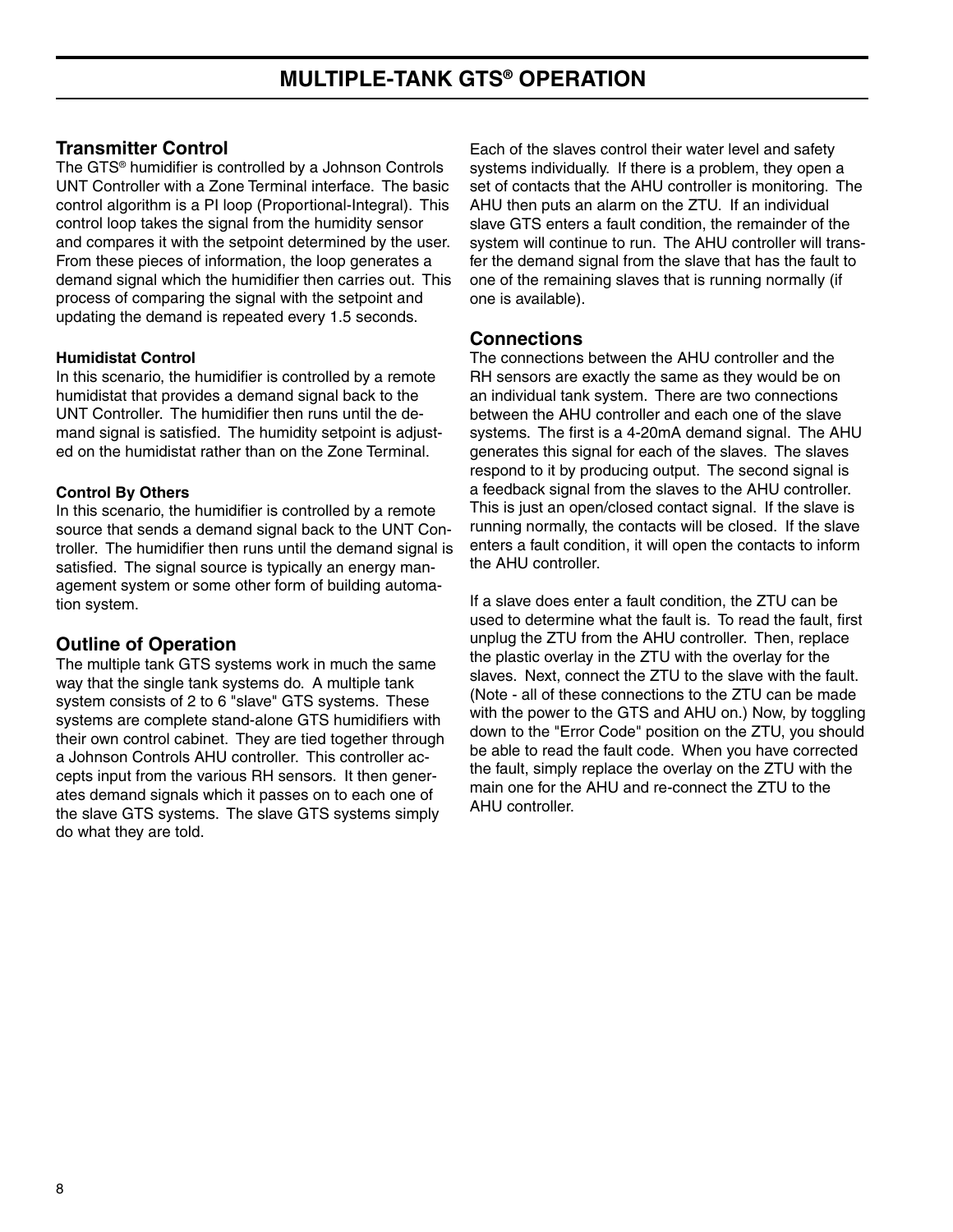## **PI Loop Control**

The PI loop has five control parameters that the user can adjust. They are the setpoint (Set % RH), the proportional band (Set Prop Band), the integral or reset (Set Integral), the deadband (Set Deadband) and the offset (Set RH Offset). (The information in parenthesis is how these variables actually appear on the Zone Terminal display.) A review of each parameter individually is as follows:

**Setpoint** - The setpoint is the ultimate humidity level that the user would like to achieve.

**Proportional Band** - This is the band (in % RH) in which the humidifier will modulate. For example, if starting with a setpoint of 35% and a proportional band of 10% the humidifier operation will be as follows: On initial startup, assume an actual humidity level of 15%. The proportional band is 10% so the humidifier will modulate when the actual humidity is in the range 25-35%. If the actual humidity is lower than 25%, the humidifier will be full on. If the actual humidity is above 35%, the humidifier will be full off. In the example, starting at an actual humidity level of 15%, the humidifier will be full on. As the actual humidity level climbs into the range of the proportional band (25-35%), the humidifier will begin to modulate down. Once the setpoint of 35% is reached, the humidifier will be full off. Looking at this scheme a little closer, a problem can be found. In almost all applications, there will be some constant load on the humidifier just as there is a constant load on the heating equipment. With this control scheme, the actual humidity must be less than the setpoint for the humidifier to be on. What ends up happening is the humidifier finds a "happy medium" where the actual humidity is something less than the setpoint which allows the humidifier to continue to run. This difference between the setpoint and the actual running humidity level is called the "droop". This droop can be corrected using the next term, the integral.

**Integral or Reset** - This is a variable which determines how fast the humidifier will react to a droop condition. The lower the number, the faster the reaction. (An integral term of zero disables this variable and allows the unit to run on the proportional band only.) The way this term works is as follows: When the actual humidity is in the proportional band, the humidifier demand is somewhere between 0 and 100 percent. Every 1.5

seconds the demand is updated. With an integral term greater than zero, each time the demand is updated it is increased slightly. The amount it is increased is dependent on the integral term and the difference between the actual humidity and the setpoint. (The closer you are to the setpoint, the smaller the addition. The larger the integral term, the smaller the addition.) When looking at this control scheme, something interesting is found. The total demand signal for the humidifier is the sum of the proportional part and the integral part. As the actual humidity approaches the setpoint, the integral portion makes up the majority of the demand and the proportional part makes up very little. Once the setpoint is achieved, the entire demand is made up of the integral part because the proportional part is zero.

**Deadband** - The deadband is the band around the setpoint in which the demand signal is frozen. In other words, if we have a setpoint of 35% and a deadband of 1%, the demand signal will remain unchanged for an actual humidity between 34% and 36%. (If the system demand was at 43% when the actual humidity entered this range, it will be locked at 43% as long as the actual humidity is in this range.)

**Offset** - The offset allows the user to calibrate the humidity sensor to any source. If the display indicates that the actual humidity is 35% and your humidity sensor says 37%, a correction can be made by entering an offset of +2% to compensate for the difference.

**Setup Tips** - A large proportional band (10 to 20%) will yield tighter and more stable control with longer response time. A small proportional band will produce quicker response times but control may become unstable. As a rule of thumb, start with a band of 10%. If the unit does not "hunt" and quicker response is needed, the band can be lowered. If the unit hunts or the fast response is not needed, increase the band. This will give more system stability. A large integral term (75 to 150) will also yield tighter and more stable control with a longer response time. A small integral will quicken the response but may cause the control to become unstable. As a rule of thumb, start with an integral term of 100. If the unit does not "hunt" and quicker response is needed, lower the integral. If the unit hunts or does not need the fast response, increase the integral. In most applications, the deadband is set to zero. If you are controlling a zone which can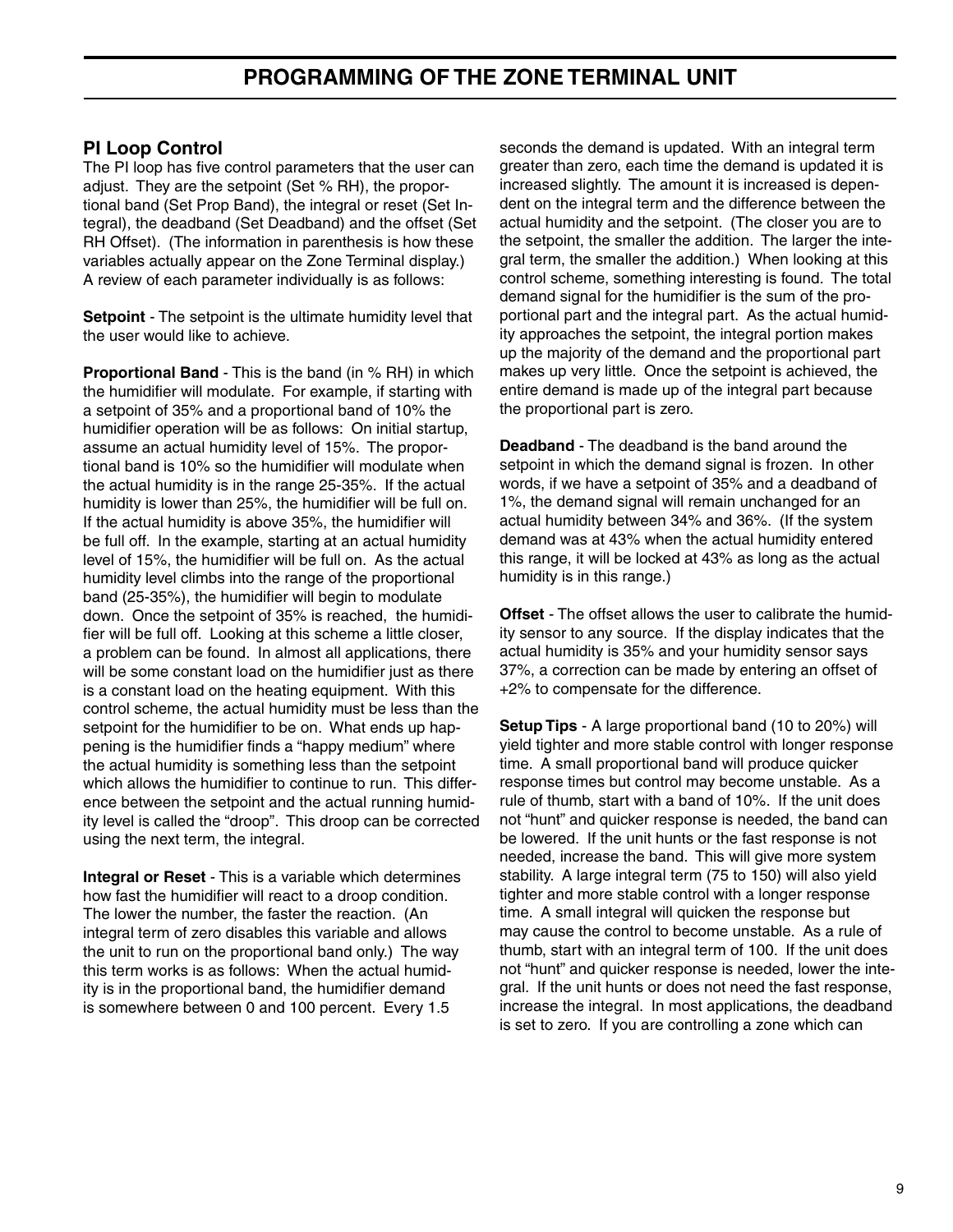# **PROGRAMMING OF THE ZONE TERMINAL UNIT**

have abrupt changes in humidity (a shipping dock with opening and closing garage doors), increase the deadband to 1 or 2 percent. This will allow the humidifier to run through these changes instead of hunting.

**Optional Features - With transmitter control, several** options are available including Cold Snap Offset and VAV. With the Cold Snap Offset option, a window temperature sensor is provided. This sensor monitors the window temperature and automatically lowers the humidity to prevent window condensation in the event of extremely cold weather. With the VAV option, a duct humidity transmitter is provided. This transmitter monitors the duct condition and automatically lowers the system demand when the duct humidity approaches a high limit point that is entered into the Zone Terminal by the user. The difference between this system and a standard high limit system is in the modulation. The VAV system will modulate the output

and maintain a duct condition as close to the high limit as possible until the room condition is satisfied. A standard high limit system will shut down the humidifier completely when the duct hits the high limit setpoint.

#### **Zone Terminal Unit**

The following description of operation and features is reviewed as an example of the capability of the Zone Terminal Unit. Not all features and/or operation may have been selected for a specific job.

A picture of the Zone Terminal Unit is shown in figure 10-1 with the bottom flap open. This is the interface device that allows the user to monitor and control the humidifier. A description of the keys, parameters and status points is as follows.

**Figure 10-1: Example for Zone Terminal Unit Display**

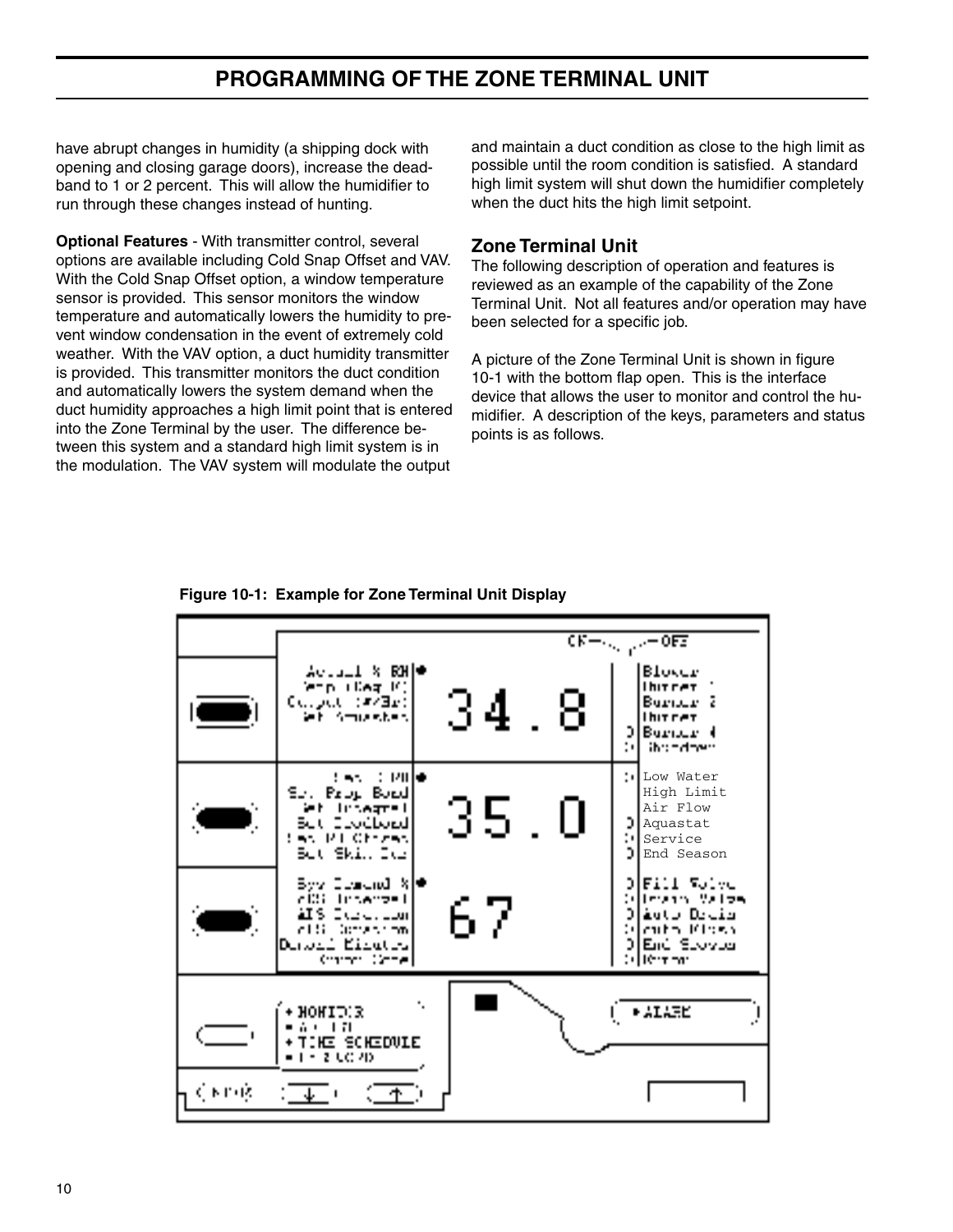## **Keys**

The three keys on the left toggle through the parameters listed on the left side of the display. For example, the top key would toggle through Actual % RH, Temp (Deg F), Output (#/Hr), and Set Aquastat. The other two keys would toggle through the parameters to the right of them. The parameter being shown will have a black dot to the right of its name. In the figure 10-1, the parameters "Actual % RH", "Set % RH" and "Sys Demand %" are being displayed.

The key to the left of the section containing MONITOR, ADJUST, TIME SCHEDULE and PASSWORD toggles the operating mode of the keypad. When in the MONITOR mode, the user is only able to view the information on the display. When the key is pressed once, the ADJUST mode is entered. When in this mode, the user is able to change certain parameters on the display. Pressing the key again will enter the PASSWORD mode which is not used. Pressing the key again will reenter the MONITOR mode. (Time schedule is not used on the GTS®.)

The three keys on the bottom are for adjusting parameters. To adjust a parameter, press the key discussed above until you are in the ADJUST mode. Then, press one of the 3 keys on the left of the display until the parameter that you would like to modify is selected. If the parameter that you have selected is adjustable it will be flashing. If it is not flashing, the parameter that you have selected is a status parameter and is not eligible for adjustment. With the parameter flashing, press the up or down arrow key until the desired value is reached. Press the ENTER key to lock in the new value. The user can now modify other parameters as may be desired. Once the modifications are completed, the operating mode key discussed above must be returned to the MONITOR mode.

**Note:** When adjustments are made, the ENTER key must be pressed in order for them to be remembered and entered into the program. If the ENTER key is not pressed, the data will be lost when returning to the MONITOR mode.

## **Parameters**

Following this is a list of parameters that may appear on the Zone Terminal Unit. Not all of these items may be present depending on the options selected on the humidifier:

- **Actual % RH** This is a read only parameter which displays the actual humidity being sensed by the humidity sensor.
- **Actual HL % RH** This is a read only parameter which displays the actual duct humidity being sensed by the duct humidity sensor. This is used with the VAV option.
- **Glass Temp** This is a read only parameter which displays the actual glass temperature being sensed by the window sensor. This is used with the Cold Snap Offset option.
- **Temp (Deg F)** This is a read only parameter which displays the temperature (in degrees Fahrenheit) of the sensor located above one of the top burners.
- **Output (#/Hr)** This is a read only parameter which displays the actual steam output of the humidifier in pounds per hour.
- **Set Aquastat** This is a changeable parameter which allows the user to set the aquastat setpoint of the humidifier. This setpoint allows the user to maintain a minimum tank temperature. If the tank temperature drops below the setpoint, a burner will fire until the tank is again warmer than the setpoint. This function can be used to keep the tank from freezing in a cold room application by setting a minimum temperature of 40° F. It can also be used to keep the tank "hot" in a critical control application by setting a minimum temperature of approximately 150° F. In this application, when a call for humidity is received, the humidifier will be able to produce steam almost instantaneously because it will already be hot.
- **Set % RH** This is a changeable parameter which allows the user to set the actual humidity setpoint that the humidifier will maintain.
- **Set HL % RH** This is a changeable parameter which allows the user to set the actual high limit humidity setpoint that the humidifier will maintain in a high humidity duct condition. This is used with the VAV option.
- **Set Prop Band** This is a changeable parameter which allows the user to adjust the proportional % RH band through which the humidifier will modulate.
- **Set Integral** This is a changeable parameter which allows the user to adjust the integral term which will correct for the droop as the actual humidity enters the proportional band.
- **Set Deadband** This is a changeable parameter which allows the user to adjust the band around the setpoint for which the demand will be frozen.
- **Set RH Offset** This is a changeable parameter which allows the user to calibrate or sync the humidifier sensor with a sensor provided by the user.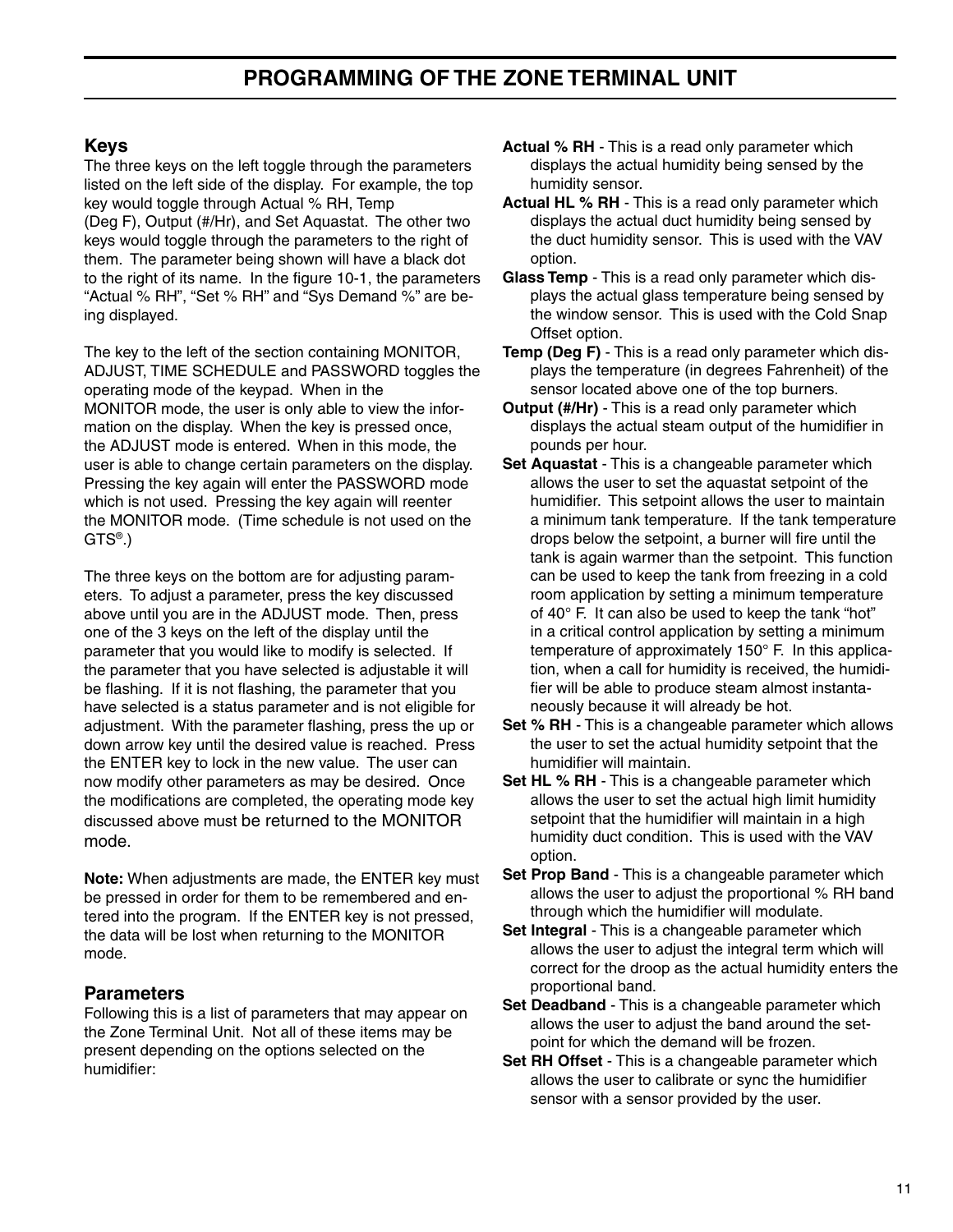## **PROGRAMMING OF THE ZONE TERMINAL UNIT**

- **Set HL Offset** This is a changeable parameter which allows the user to calibrate or sync the humidifier high limit sensor with a sensor provided by the user. This is used with the VAV option.
- **Set Temp Offst** This is a changeable parameter which allows the user to calibrate or sync the humidifier window temperature sensor with a temperature sensor provided by the user. This is used with the Cold Snap Offset option.
- **Set Skim Duration** This is a changeable parameter which allows the user to set the amount of skim for the humidifier. This parameter is in seconds. The skim operates as follows: At the end of a fill cycle, the fill valve remains energized for an additional time equal to the skim duration. This causes the tank to overfill slightly which skims the surface of the water and sends the surface minerals down the overflow. For hard water, a larger skim time may be desired (10-20 seconds). For softened water, a minimum skim time is needed (3 seconds).
- **Sys Demand %** This is a read only parameter which displays the system demand on the humidifier as a percentage.
- **ADS Interval** This is a changeable parameter which allows the user to set the time interval for the drain and flush cycle. This parameter is in hours. The automatic drain and flush sequence works as follows: After the humidifier has run (actually produced steam) for the time set in the ADS Interval, the unit enters a drain and flush cycle. The drain valve opens for the time specified in the ADS Duration and then the drain and fill valves open for the time specified in the AFS Duration. Upon completion, the unit returns to normal operation. For hard water, a smaller interval may be desired (30-50 hours). For softened water, a larger interval is desirable (99 hours).
- **ADS Duration** This is a changeable parameter which allows the user to set the time that the drain valve will open in a drain and flush cycle (see above). This parameter is in minutes. For hard water, a longer duration may be desired (8-15 minutes). For softened water, a smaller duration is desirable (1-2 minutes).
- **AFS Duration** This is a changeable parameter which allows the user to set the time that the drain and fill valves are open in a drain and flush cycle (see above). This parameter is in minutes. For hard water, a longer duration may be desired (8-15 minutes). For softened water, a smaller duration is desirable (1-2 minutes).
- **Hours To EOS** This is a read only parameter which displays the number of hours remaining before the unit enters the end of season drain cycle.
- **Hours To ADS** This is a read only parameter which displays the number of hours remaining before the unit enters the next drain and flush cycle.
- **Service Time** This is a read only parameter which displays the number of hours remaining before the next recommended servicing.
- **Tank 1 Command** This is a read only parameter which displays the demand % on the number 1 slave GTS® in a multiple-tank system.
- **Tank 2 Command** This is a read only parameter which displays the demand % on the number 2 slave GTS in a multiple-tank system.
- **Tank 3 Command** This is a read only parameter which displays the demand % on the number 3 slave GTS in a multiple-tank system.
- **Tank 4 Command** This is a read only parameter which displays the demand % on the number 4 slave GTS in a multiple-tank system.
- **Tank 5 Command** This is a read only parameter which displays the demand % on the number 5 slave GTS in a multiple-tank system.
- **Tank 6 Command** This is a read only parameter which displays the demand % on the number 6 slave GTS in a multiple-tank system.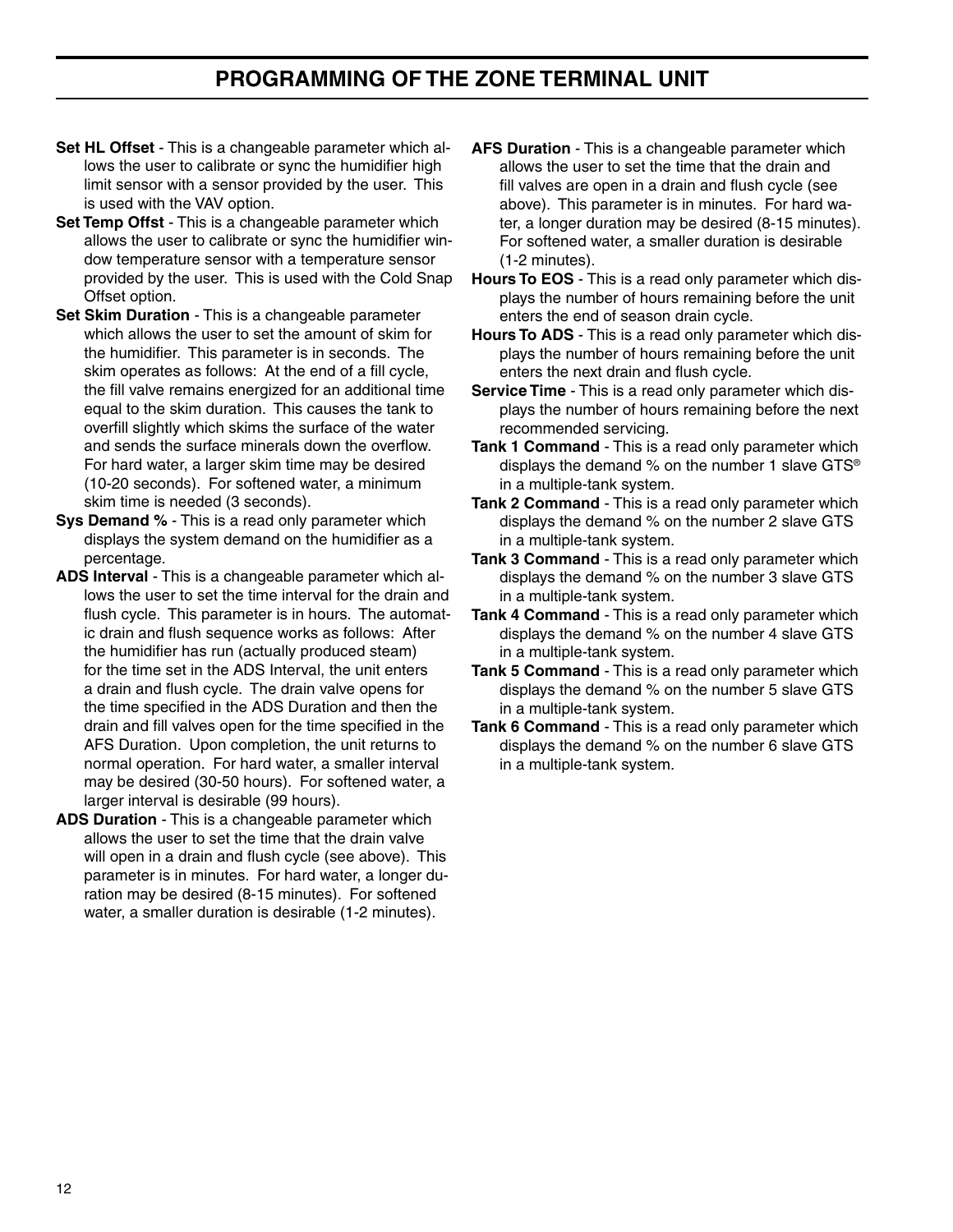## **Error Codes**

The error code is visible on the bottom line of the keypad display. They are explained in more detail in the next section covering the Johnson Metasys® UNT Controller. The error codes are listed here for information.

**Note:** Not all error codes may be functional if that particular item or feature was not ordered for the particular GTS® humidifier.

Error Code - This is a read only parameter which displays an error code in the event a humidifier error occurs.

- A listing of the error codes follows:
	- 0 -> Normal Operation
	- 1 -> Sensor Fault The humidity sensor is incorrectly wired or bad
	- 2 -> Water Level Fault The probes are incorrectly wired or an illegal water level exists
	- 3 -> Fill Valve Fault The fill valve has been energized for more than 40 minutes
	- 4 -> Drain Valve Fault The drain valve has been energized for more than 30 minutes
	- 5 -> Low Water Timer Fault The unit has run too long without the fill valve opening
	- 6 -> Blocked Flue Fault The pressure in the flue is too high
	- 7 -> Over Temp Fault The unit has exceeded the maximum safe operating temperature
	- 8 -> Humidistat Fault The humidistat is incorrectly wired or bad
	- 9 -> Window Sensor Fault The window temperature sensor is incorrectly wired or bad
	- 10 -> High Limit Sensor Fault The high limit humidity sensor is incorrectly wired or bad
	- 11 -> Slave Fault The slave board is incorrectly wired to the master control panel or is receiving a bad signal
	- 12 -> Temperature Sensor Fault The temperature sensor on the humidifier tank is incorrectly wired or bad
	- 13 -> Slave 1 Fault Slave GTS #1 has a fault condition
	- 14 -> Slave 2 Fault Slave GTS #2 has a fault condition
	- 15 -> Slave 3 Fault Slave GTS #3 has a fault condition
	- 16 -> Slave 4 Fault Slave GTS #4 has a fault condition
	- 17 -> Slave 5 Fault Slave GTS #5 has a fault condition
	- 18 -> Slave 6 Fault Slave GTS #6 has a fault condition

#### **Error Codes Associated with Multiple Humidifier Systems**

On multiple GTS humidifier systems, the master panel provides an appropriate signal control to the slave GTS humidifiers. Up to six slave humidifiers may be connected to the master panel.

The ZTU, when connected to the master panel, will display Error Code 13 through 18 when one of the slave humidifiers is has detected an error in it's operation. (The code displayed is shown above - Error Code 13 through 18.) If this occurs, disconnect the ZTU from the master panel and connect it to the slave humidifier controller to identify an error has occured on the slave unit humidifier.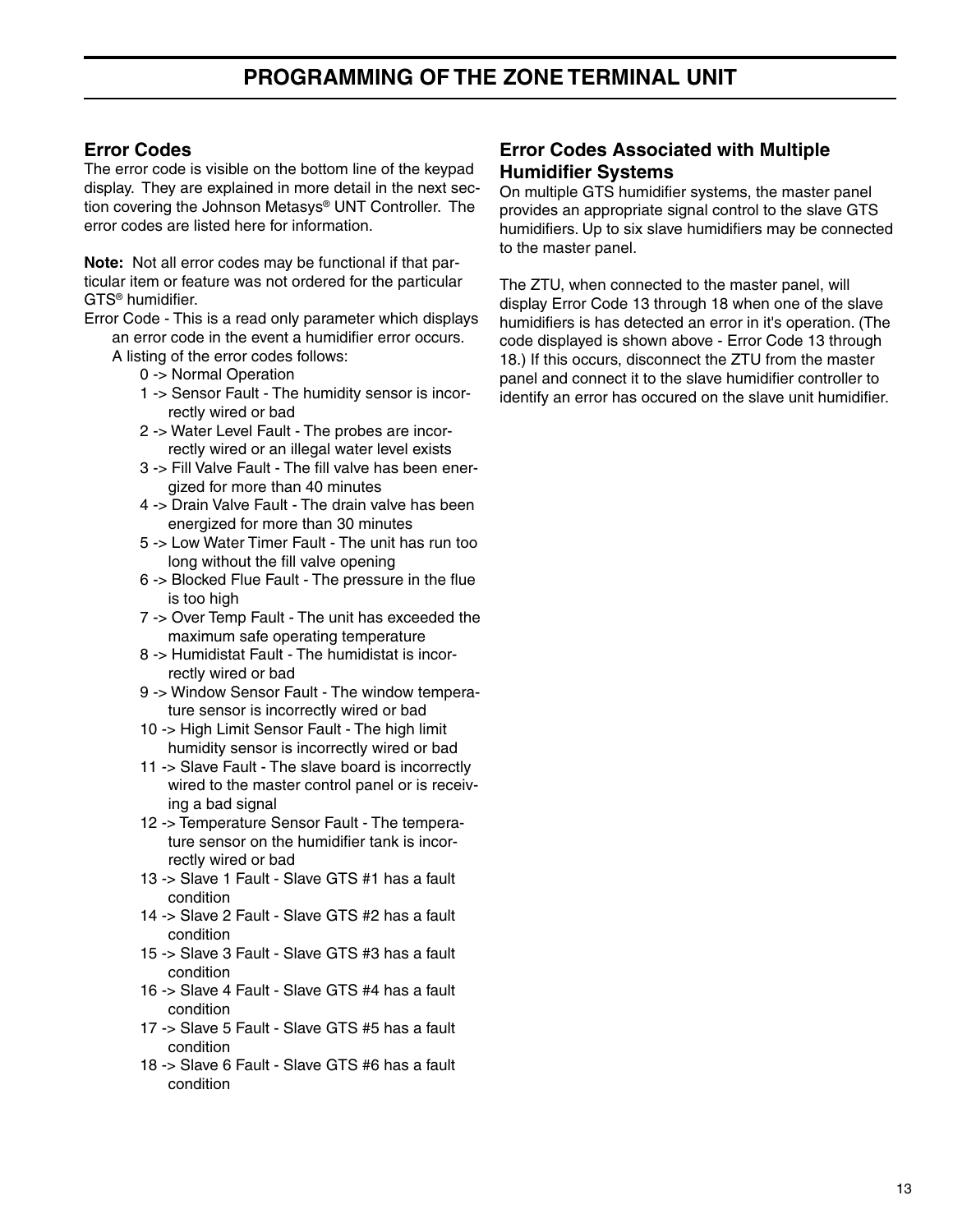## **Status Points:**

The status point indicator and description are to the right of the display area on the Zone Terminal Unit. See figure 10-1. The vertical bar or "**I**" indicates an "**ON**" state. The "**O**" indicates an "**OFF**" state. The exact description for each is listed below.

| <u>Point</u>              | Ī                                                                           | <u>୦</u>                                                      |
|---------------------------|-----------------------------------------------------------------------------|---------------------------------------------------------------|
| <b>Blower</b>             | The burner blowers are on                                                   | The burner blowers are off                                    |
| Burner <sub>1</sub>       | Burner #1 is on                                                             | Burner #1 is off                                              |
| Burner <sub>2</sub>       | Burner #2 is on                                                             | Burner #2 is off                                              |
| Burner <sub>3</sub>       | Burner #3 is on                                                             | Burner #3 is off                                              |
| Burner 4                  | Burner #4 is on                                                             | Burner #4 is off                                              |
| Shutdown                  | The unit is in shutdown                                                     | The unit is ready to run                                      |
| High Limit                | The humidity high limit has been<br>reached                                 | The humidity high limit is OK                                 |
| Air Flow                  | There is air flow for humidification                                        | There is no air flow                                          |
| Aquastat                  | The tank temperature is below the<br>set aquastat temperature               | The tank temperature is above the<br>set aquastat temperature |
| <b>Fill Valve</b>         | The fill valve is on                                                        | The fill valve is off                                         |
| <b>Drain Valve</b>        | The drain valve is on                                                       | The drain valve is off                                        |
| Auto Drain                | The auto drain sequence is in<br>progress                                   | The auto drain sequence is off                                |
| <b>Auto Flush</b>         | The auto flush sequence is in<br>progress                                   | The auto flush sequence is off                                |
| End of Season             | The unit is in the end of season drain<br>mode                              | The end of season drain is off                                |
| <b>Glass Status</b>       | The glass is too cold for the unit<br>to run                                | The glass temperature is OK                                   |
| <b>VAV Limit</b>          | The output of the unit is being limited<br>to keep the duct from saturating | The output of the unit is unrestricted                        |
| Service                   | The recommended time between<br>services has expired                        | No maintenance is required                                    |
| Low Water                 | The unit is in a low water condition                                        | There is water in the unit                                    |
| Error                     | An error has occurred, check<br>the error code                              | The unit is operating normally                                |
| GTS <sup>®</sup> 1 Status | GTS #1 is in a fault condition                                              | GTS #1 is running normally                                    |
| GTS 2 Status              | GTS #2 is in a fault condition                                              | GTS #2 is running normally                                    |
| <b>GTS 3 Status</b>       | GTS #3 is in a fault condition                                              | GTS #3 is running normally                                    |
| <b>GTS 4 Status</b>       | GTS #4 is in a fault condition                                              | GTS #4 is running normally                                    |
| <b>GTS 5 Status</b>       | GTS #5 is in a fault condition                                              | GTS #5 is running normally                                    |
| GTS 6 Status              | GTS #6 is in a fault condition                                              | GTS #6 is running normally                                    |
|                           |                                                                             |                                                               |

**Note:** Not all status points may be functional if that particular item or feature is not present on the GTS humidifier.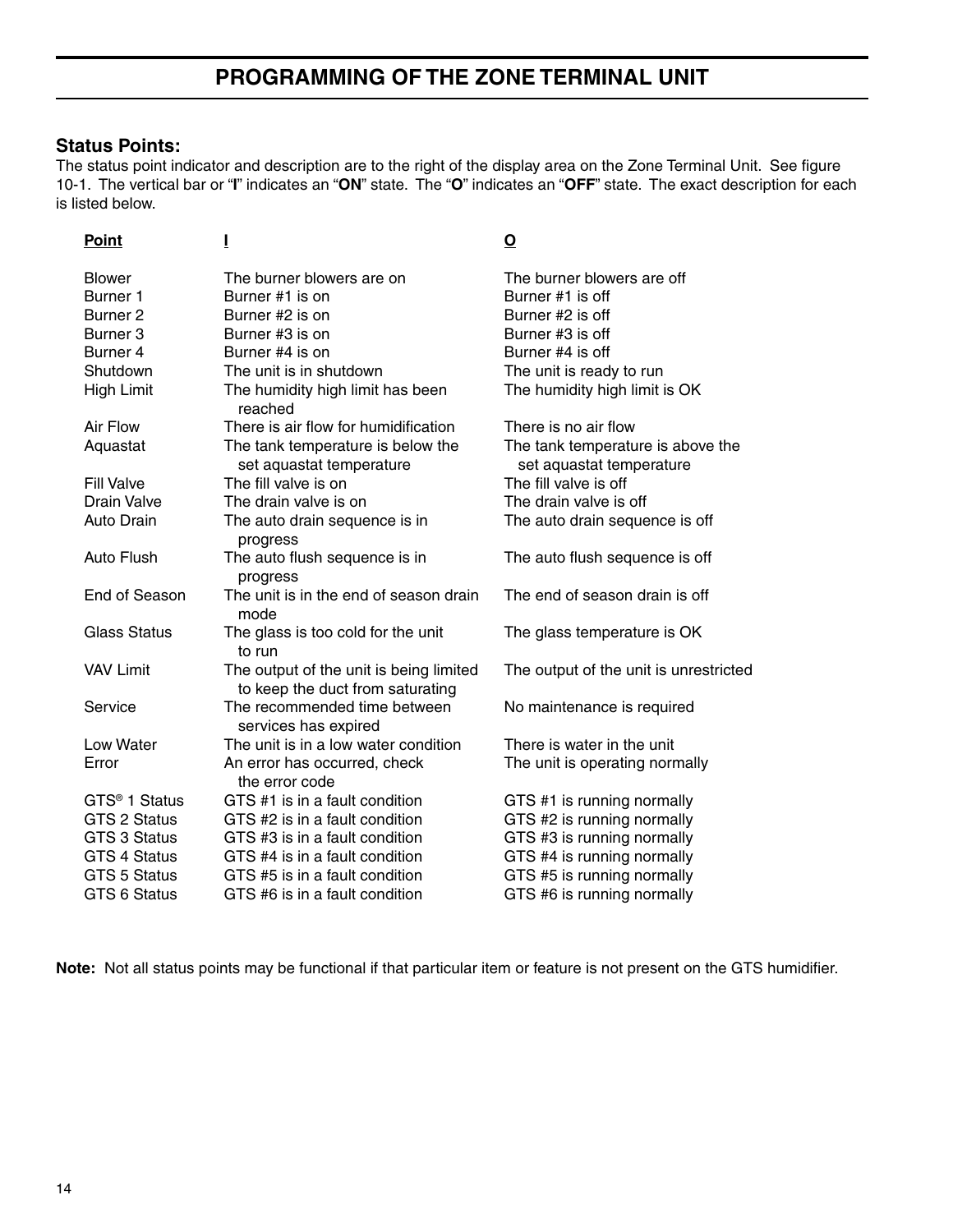## **OPERATION OF THE JOHNSON METASYS® UNT CONTROLLER**

#### **Water Level Control\***

The water level in the tank is controlled by a three-probe sensor mounted through the top of the chamber. See figure 15-1.

The UNT cycles the fill valve to maintain the proper water level. When the power is turned on, the valve opens and begins filling the tank. When the water reaches level "A," the fill valve closes. A call for humidity will then energize the GTS® humidifier and the humidification process begins.

During operation the water level eventually drops to level "B." At this time the fill valve opens. The fill valve will remain open until the water level returns to "A." The burners will remain energized to provide a consistent output.

If in the event of water supply failure, the water line falls below level "C," the burners will be de-energized. The heat will remain off until the water level is restored to level "C." This action provides protection in the event of a low-water condition.

Due to the boiling that may occurs inside the humidifier, a delay is placed in the software on the probe system. For any state to exist (water on the probe or no water on the probe) the condition must remain constant for 3 seconds. This keeps the fill valve from rapid-cycling.



#### **Drain and Flush Cycle\***

The Drain and Flush cycle will initiate after the humidifier has been making steam for the time stored in the ADS Interval. Once the cycle has begun, the humidifier will shut down and go into a drain cycle for the time stored in ADS Duration. After the drain cycle has expired, the unit will go into a flush cycle (drain and fill valves open) for the time stored in AFS Duration. Once the flush cycle has expired, the unit will refill with water and return to normal operation. During the drain and flush sequences, the appropriate displays on the ZTU shall be moved into the "On" position. This situation will NOT cause the Alarm light on the ZTU to activate. Note - By setting the ADS Interval to 0, the drain and flush cycle can be eliminated.

#### **Skim Time\***

The Skim Time feature controls the amount of water skimmed at each fill cycle. As the unit is filling and water starts to reach the top probe, the fill valve will stay on until the water has been in contact with the top probe for the time specified in the Skim Time. This will cause the unit to overfill and the top layer of water will be skimmed off through the overflow. Note - The Skim Time has a minimum setting of 3 seconds.

#### **End Of Season Drain**

The End of Season Drain is a function that is activated when there has been no call for humidity in the last 72 hours. This function will disable the fill valve and open the drain valve to drain the tank. The ZTU will then activate the End Season display ("On" position). The unit will then go into a wait state. If a call for humidity comes, the UNT will fill the tank with water and the humidifier will begin to make steam. The End Season indicator will be reset to the "Off" position.

**C \*Note: This feature is not applicable to DI/RO models.**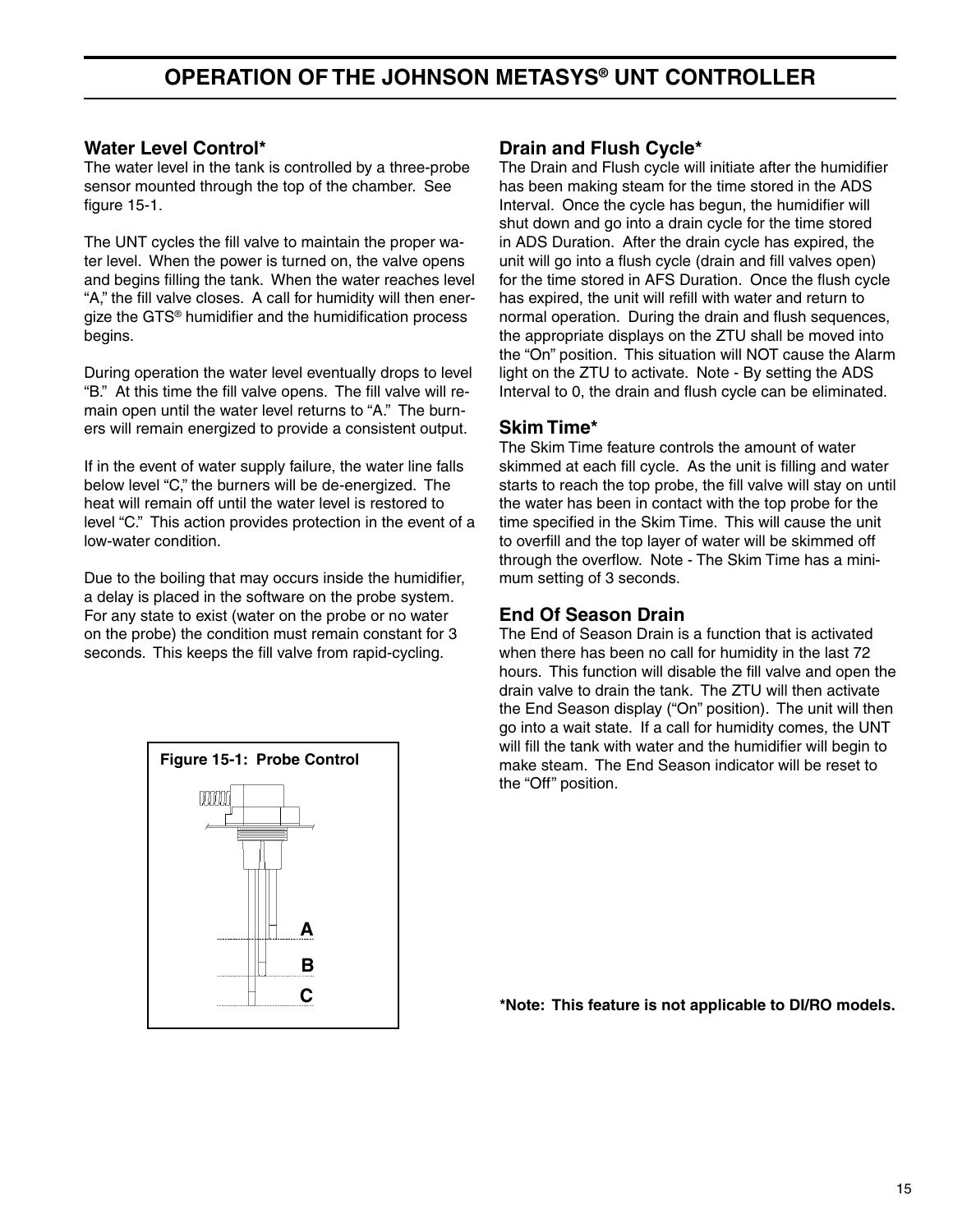#### **Faults and Alarms**

The UNT control will monitor the system for the following faults and issue an error code that is visible on the bottom line of the Zone Terminal Unit key pad display.

**Normal State (#0)** - The humidifier is operating normally.

**Humidity Transmitter Fault (#1)** - If the humidity transmitter signal ever falls out of the 1-5 VDC range, the UNT will shut down the humidifier and display Error Code 1. The ZTU will move the Error binary display to the "On" position.

**Water Level Fault (#2)** - If the probe system ever detects an illegal state, the UNT will shut down the humidifier and display Error Code 2. The ZTU will move the Error binary display to the "On" position. An illegal state is any one of the following:

| No water Water<br>Top Probe |                            |              | Water               | <b>Nater</b> |
|-----------------------------|----------------------------|--------------|---------------------|--------------|
| <b>Middle Probe</b>         | <b>Nater</b>               | <b>Water</b> | No water   No water |              |
| <b>Bottom Probe</b>         | No water No water No water |              |                     | I Water      |

**Fill Fault (#3)** - If the fill valve is ever open for more than 40 minutes, the UNT will shut down the humidifier and display Error Code 3. The ZTU will move the Error binary display to the "On" position.

**Drain Fault (#4)** - If the drain valve is ever open for more than 30 minutes and the water level does not drop off the bottom probe, the UNT will shut down the humidifier and display Error Code 4. The ZTU will move the Error binary display to the "On" position.

**Low-Water Timer Fault (#5)** - The humidifier keeps track of approximately how much steam has been produced as it is running. If this amount of steam exceeds a certain predetermined amount without the fill valve coming on, the UNT will shut down the humidifier and display Error Code 5. The ZTU will move the Error binary display to the "On" position.

**Blocked Flue Fault (#6)** - The humidifier shall measure the pressure in the flue. If the pressure is too high, the UNT will shut down the humidifier and display Error Code 6. The ZTU will move the Error binary display to the "On" position.

**Over Temp Fault (#7)** - The humidifier shall measure the operating temperature of the tank. If the temperature exceeds 235° F, the UNT will shut down the humidifier and display Error Code 7. The ZTU will move the Error binary display to the "On" position.

**Humidistat Fault (#8)** - If the signal from the humidistat ever falls outside of its normal range, the UNT will shut down the humidifier and display Error Code 8. The ZTU will move the Error binary display to the "On" position.

**Window Sensor Fault (#9)** - If the temperature transmitter signal ever falls out of the 1-5VDC range, the UNT will shut down the humidifier and display Error Code 9. The ZTU will move the Error binary display to the "On" position.

**High Limit Sensor Fault (#10)** - If high limit, or duct, humidity transmitter signal ever falls out of the 1-5VDC range, the UNT will shut down the humidifier and display Error Code 10. The ZTU will move the Error binary display to the "On" position.

**Slave Fault (#11)** - If the signal coming from the master control board ever falls outside of the 0-10VDC range, the UNT will shut down the humidifier and display Error Code 11. The ZTU will move the Error binary display to the "On" position.

**Temperature Sensor Fault (#12)** - If the signal from the tank temperature sensor ever falls outside of its normal range, the UNT will shut down the humidifier and display Error Code 12. The ZTU will move the Error binary display to the "On" position.

**Slave 1 Fault (#13)** - The Slave #1 GTS® has experienced some type of fault. (This fault is only applicable to multiple tank GTS systems.)

**Slave 2 Fault (#14)** - The Slave #2 GTS has experienced some type of fault. (This fault is only applicable to multiple tank GTS systems.)

**Slave 3 Fault (#15)** - The Slave #3 GTS has experienced some type of fault. (This fault is only applicable to multiple tank GTS systems.)

**Slave 4 Fault (#16)** - The Slave #4 GTS has experienced some type of fault. (This fault is only applicable to multiple tank GTS systems.)

**Slave 5 Fault (#17)** - The Slave #5 GTS has experienced some type of fault. (This fault is only applicable to multiple tank GTS systems.)

**Slave 6 Fault (#18)** - The Slave #6 GTS has experienced some type of fault. (This fault is only applicable to multiple tank GTS systems.)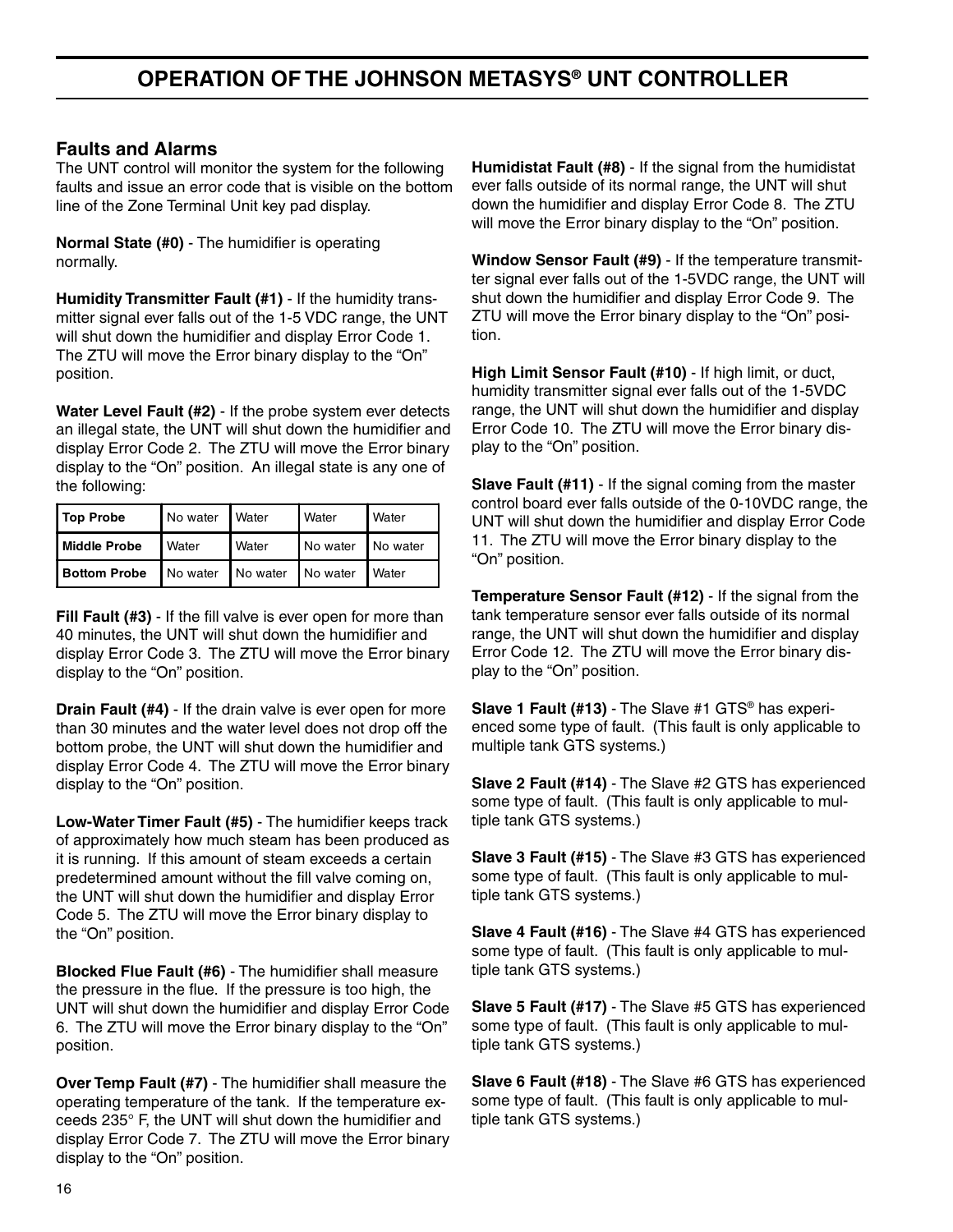## **Start-up**

Before a start-up of the GTS® humidifier, it is mandatory that the Start-up and Operation section of the GTS User's/Installation Instructions and Maintenance Operations Manual be reviewed. The review must include all the items listed for the Startup and Checkout Procedures covering the gas and water piping, as well as, the electrical power and control wiring. This manual was provided with the humidifier.

When the checkout has been satisfactorily completed, turn on the main electrical power supply to the humidifier and create a demand for humidity by increasing the RH setting at the Zone Terminal Unit.

The blowers within the humidifier will be energized and the centrifugal blower switches will make and power up the ignition controls. After the burner gas ignites within the trial time for ignition, the hot surface ignitor will be powered down. The flame sensor will signal the gas con-

#### **Figure 17-1: GTS Humidifier Ignition Sequence**

trol valve to remain open while there is a call for humidity. With a single trial ignition controller the control will lockout if a flame is not sensed within the trial time for ignition. On multi (three) trial models, trial for ignition will be repeated for a total of three trials after an interpurge period of thirty seconds. Control will lockout if main burner flame is not sensed at the end of the third trial.

To reset the gas control valve, the demand for humidity must be turned off for a minimum of 30 seconds. If the burner flame goes out (flame loss during a call for humidity), the control will restart the sequence.

#### **WARNING**

Fire or explosion hazard. Avoid personal injury or property damage by making sure the control functions properly and there are no gas leaks. Follow this checkout and start-up procedure before leaving the installation.

#### **Perform the following lockout test to make sure the control is functioning properly.**

- 1. With the gas off and no demand for humidity, turn on the electrical power to the humidifier.
- 2. Create a demand for humidity and verify that the control goes through the operating sequence to a locked condition. See figure 17-1. **Note:** The burner will not light because the gas is off.
- 3. Remove the demand for humidity.
- 4. Turn the gas on and purge the gas lines of all air.
- 5. Check for gas leaks with a leak detector.
- 6. Create a demand for humidity and verify successful ignition and a normal run condition for at least three minutes.
- 7. Do a leak check on all the pipe joints downstream of the gas control valves.
- 8. Remove the demand for humidity for at least 30 seconds and then create the demand again. Verify successful ignition at least three times before leaving the installation.



HUMIDISTAT CALLS FOR HUMIDITY (24 Volts applied to control)

> BLOWERS ENERGIZED AND PROVEN

> > **PREPURGE** 0 seconds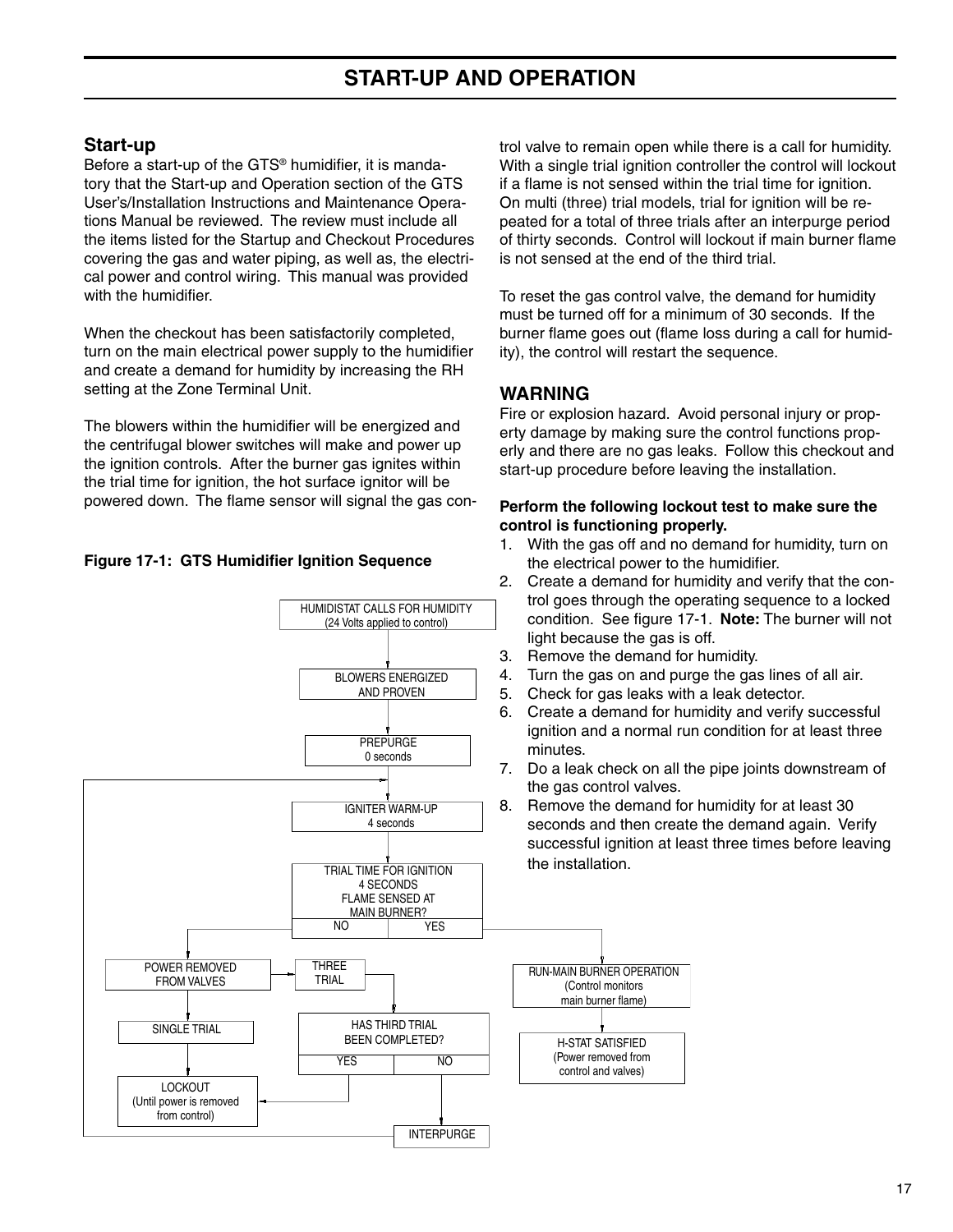# **REPLACEMENT PARTS**



OM-844

| <b>ITEM</b>    | <b>DESCRIPTION</b>              | <b>PART NUMBER</b> |
|----------------|---------------------------------|--------------------|
| 1              | <b>Control Cabinet</b>          | 407100-TAB         |
| $\overline{2}$ | Subpanel                        | 165720-TAB         |
| 3              | *UNT Control Board              | 405750             |
| $\overline{4}$ | Control, Hot Surface Ignition   | 405700             |
| 5              | Transformer                     | 408960             |
| 6              | Relay                           | 407900-001         |
| $\overline{7}$ | Terminal Block, 2 PT. Contact   | 408300-001         |
| 8              | <b>Terminal Block</b>           | 408155-024         |
| 9              | Kwik Disconnect Terminal Board  | 409580-002         |
| 10             | Ground Lug                      | 409250-017         |
| 11             | Door Lock with Key (Optional)   | 700700             |
| 12             | ***Control, Low Level Cut-Out   | 405726             |
| 13             | <b>ZTU Keypad Mounting Base</b> | 405751-001         |
| 14             | *ZTU Keypad                     | 405751             |
| 15             | Plug, Modular Male              | 405886             |
| 16             | Plug, 8-Pin Modular             | 406250-001         |
| 17             | Cord, Modular Line              | 405885             |
| 18             | **Time Delay                    | 408440-001         |

#### **Table 18-1: GTS® Control Cabinet Replacement Parts**

\* Programmed - varies with specific order.

\*\* DI units only

\*\*\* Use with potable water systems

TAB = Refer to your specific model for correct part.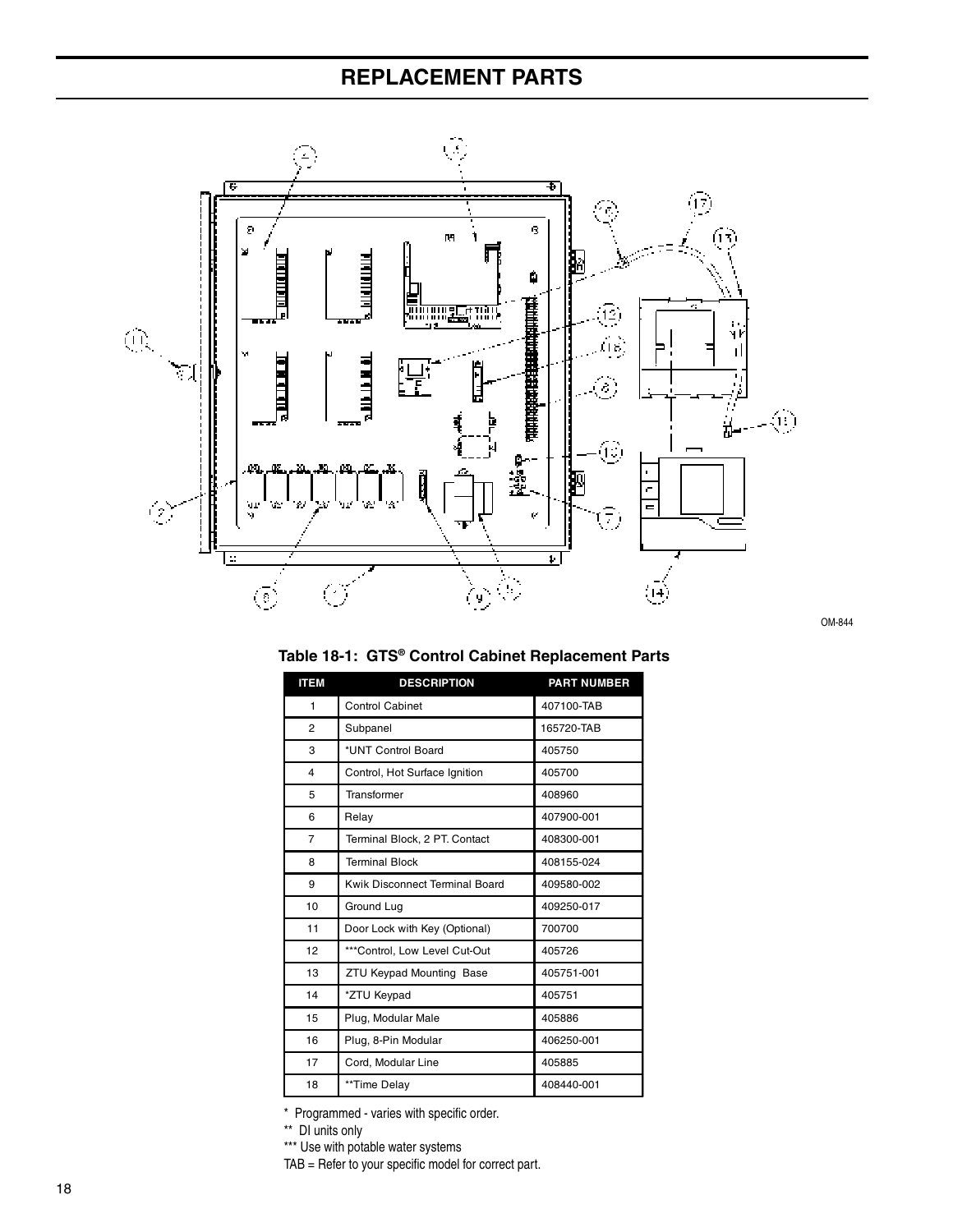

#### **GTS Wiring Schematic**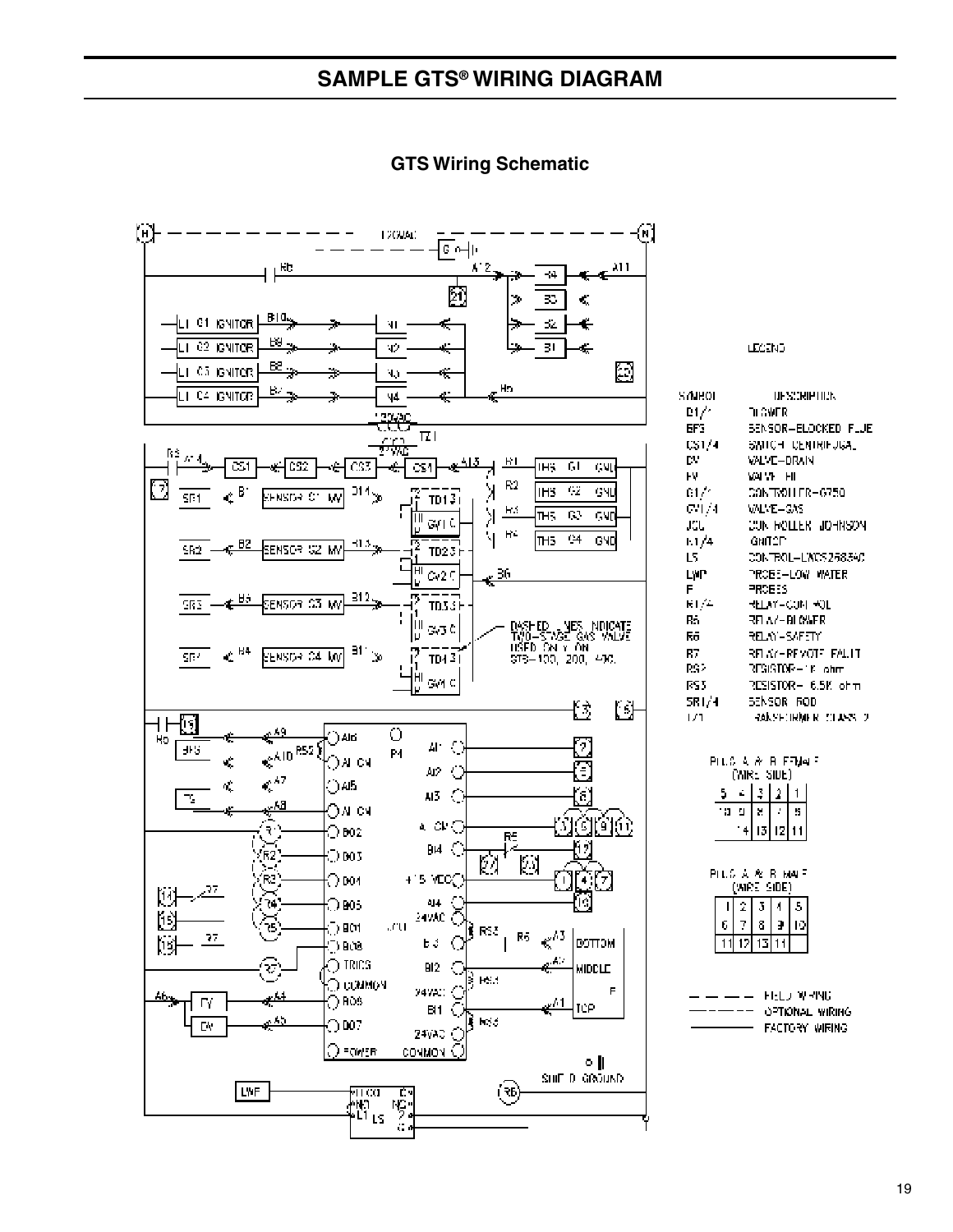**GTS-DI Wiring Schematic**



**TEGHA)** 

| maDo.   | OESCR PTION         |
|---------|---------------------|
| B1/≟    | <b>RI LWER</b>      |
| ம⊤ு     | SENSOR-BLOCKED FLUE |
| CS1/4   | SWITCH CENTRIFUGAL  |
| G1/4    | CONTROLLER S750     |
| GV1/4   | WUVE-GAS            |
| JUIJ    | CCATEQLLER=JOHNSON  |
| N1/4    | IGNITCR             |
| LW /2 . | SWITCH-LOW WATER    |
| RI/4    | RELAY - CONTROL     |
| B.S.    | BELA≃– BLOWER:      |
| Rā      | RELAY – SAFETY      |
| R7.     | RELAY-REMOTE TAULT  |
| RS3     | RESISTOR-16.5K phm  |
| PSV.    | BH3M3L0W−1K ahm     |
| SR1/4   | SENSOR-ROD          |
| īΖ      | TRANSFORMER CLASS 2 |
| τn      | TIME DELAY          |

| PLUG A & E FFMALE<br>(WIRE SIDE) |  |  |  |  |  |
|----------------------------------|--|--|--|--|--|
|                                  |  |  |  |  |  |
|                                  |  |  |  |  |  |
|                                  |  |  |  |  |  |

| ≞ & E MALE<br>Ршû<br>5 Y R<br>DC)<br>E SH |  |   |  |    |
|-------------------------------------------|--|---|--|----|
|                                           |  |   |  | Ľ. |
| ۵                                         |  | ۵ |  |    |
|                                           |  |   |  |    |
|                                           |  |   |  |    |

| 印印D 酒刚 IC        |
|------------------|
| OPT SNAL IMIRING |
| -ACTORY INTERNE  |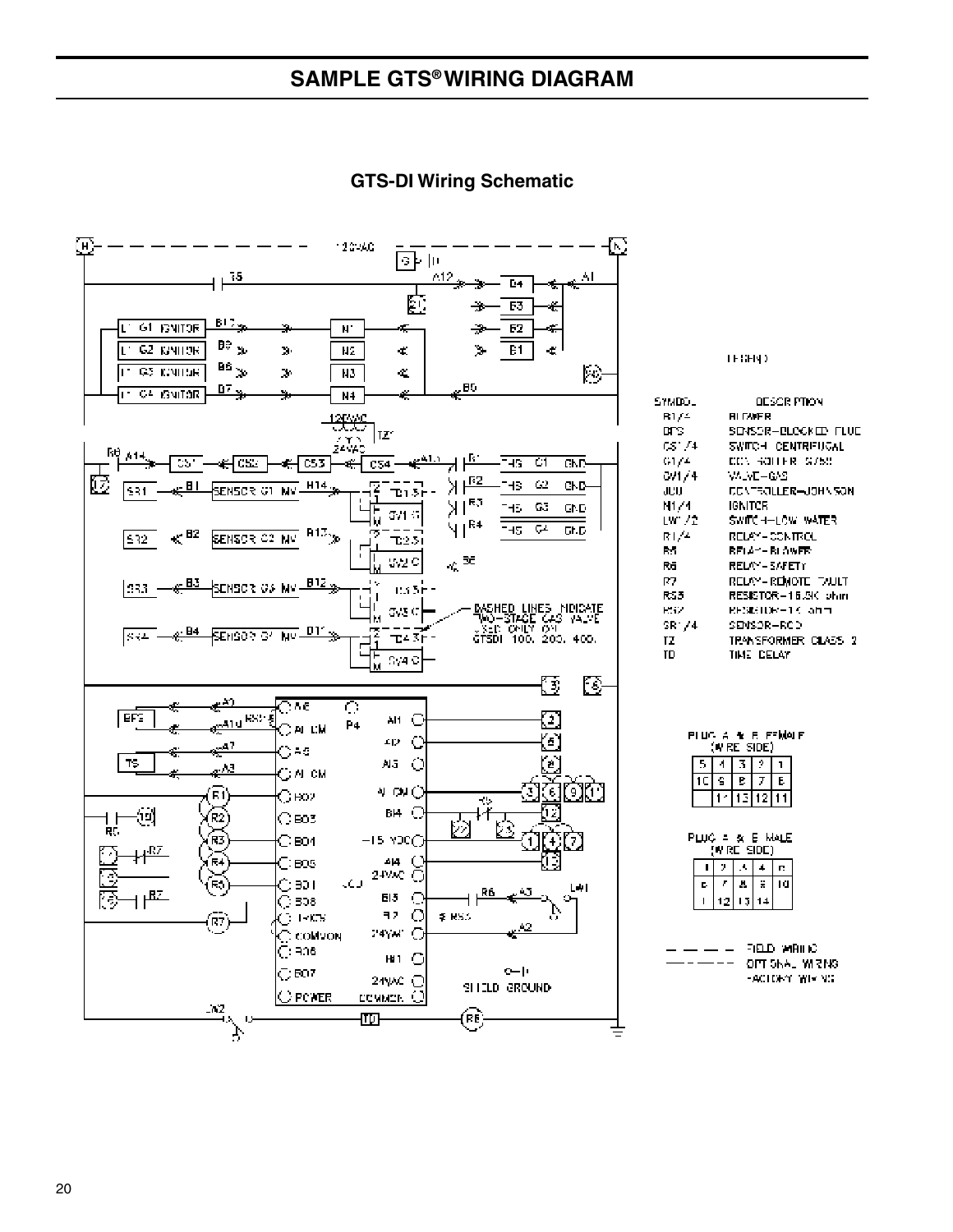

# **GTS<sup>®</sup> WIRE DIAGRAM**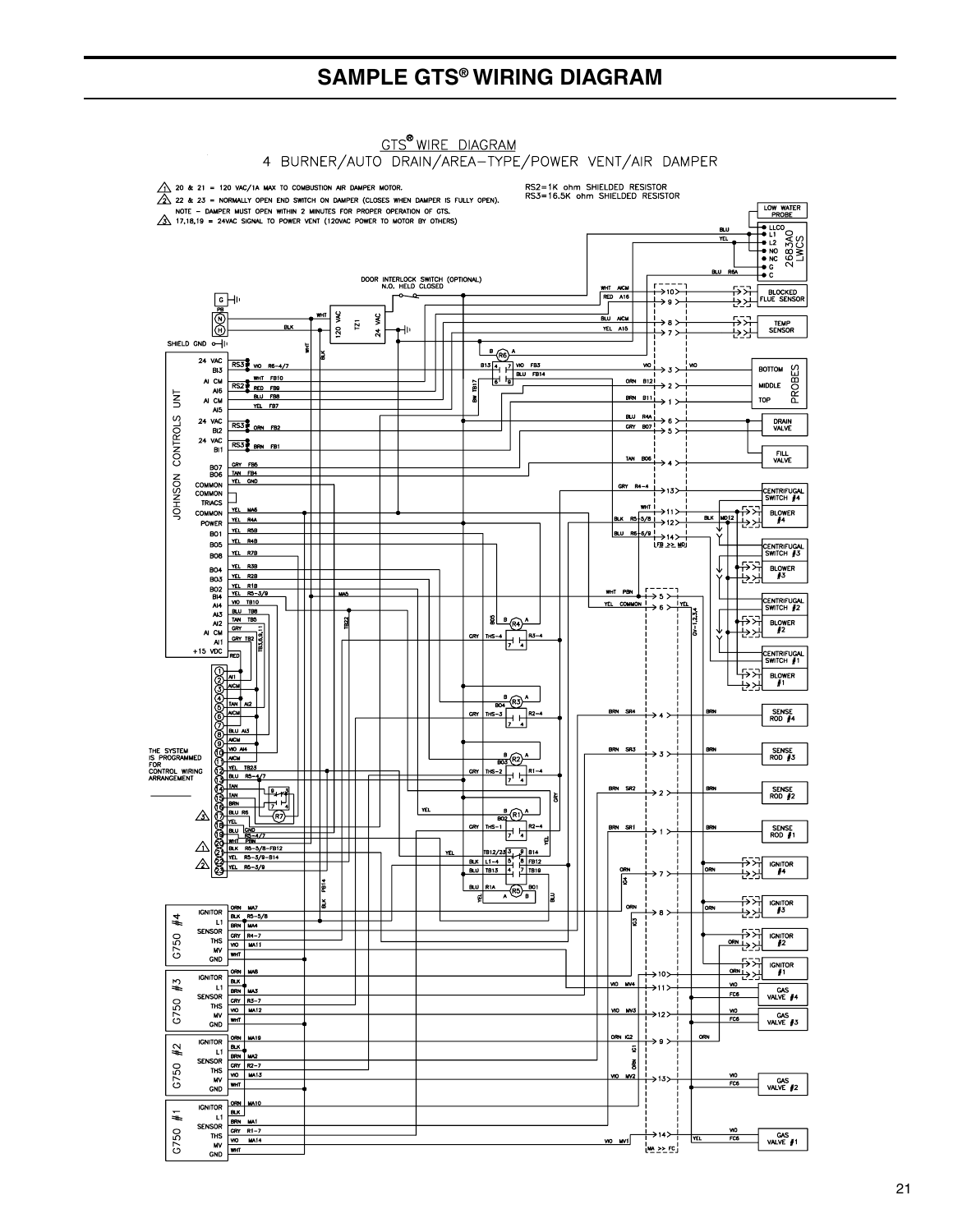#### **GTS<sup>®</sup>DI WIRE DIAGRAM**

4 BURNER/MANUAL DRAIN/AREA-TYPE/POWER VENT/AIR DAMPER<br>A 20 & 21 = 120 VAC/1A MAX TO COMBUSTION AIR DAMPER MOTOR. RS2=1K on the SHIELDED RESISTOR

 $\overbrace{22}$  22 & 23 = NORMALLY OPEN END SWITCH ON DAMPER (CLOSES WHEN DAMPER IS FULLY OPEN).<br>NOTE - DAMPER MUST OPEN WITHIN 2 MINUTES FOR PROPER OPERATION OF GTS.<br> $\overline{33}$  17,18,19 = 24VAC SIGNAL TO POWER VENT (120VAC POWE

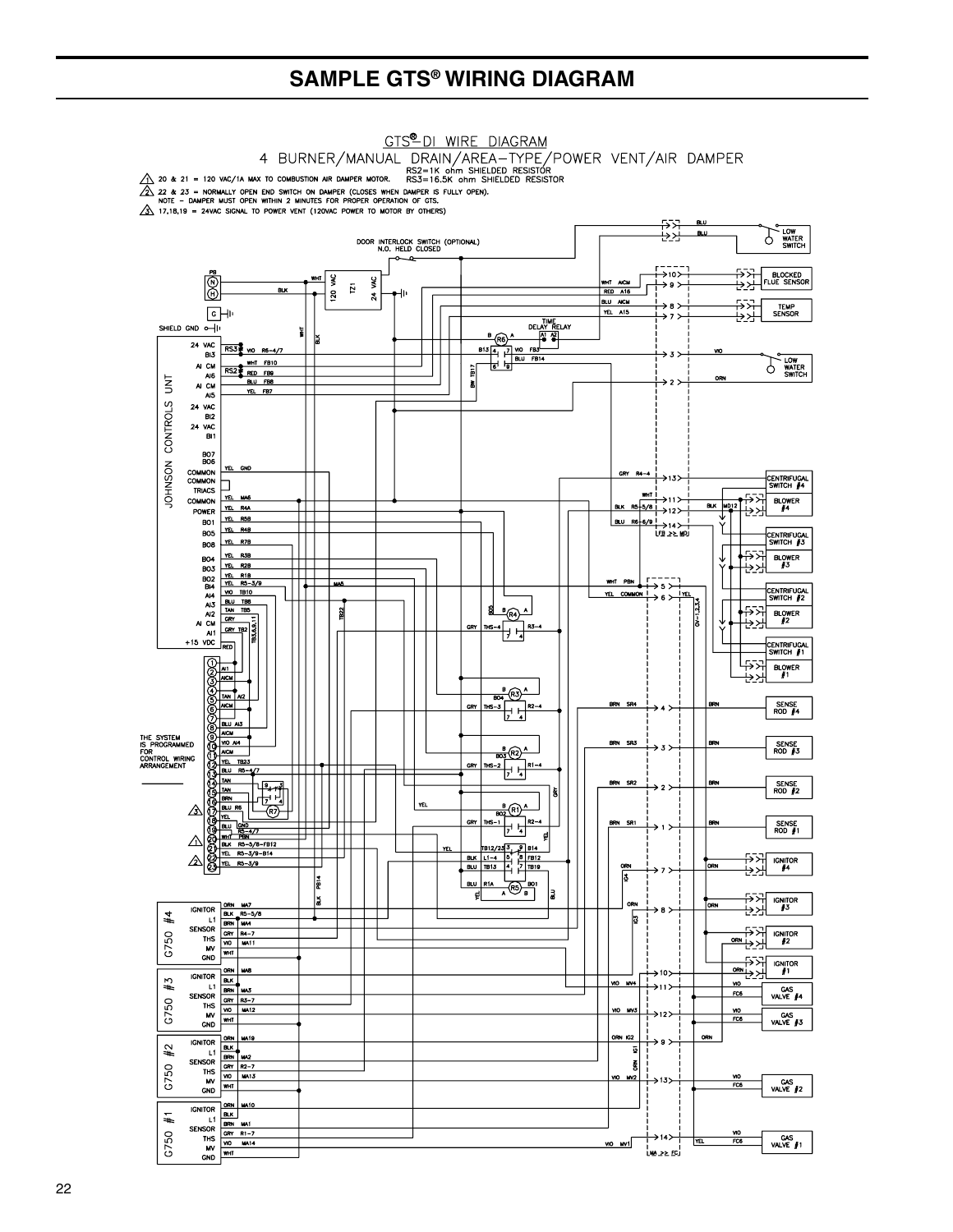# **TROUBLE-SHOOTING GUIDE**

| <b>SYMPTOM</b>                                       | <b>DISPLAY</b><br><b>MESSAGE</b> | <b>POSSIBLE CAUSE</b>                               | <b>RECOMMENDED ACTION</b>                                                                                                                                              |
|------------------------------------------------------|----------------------------------|-----------------------------------------------------|------------------------------------------------------------------------------------------------------------------------------------------------------------------------|
| <b>HUMIDIFIER WILL</b><br><b>NOT FILL</b>            | ERROR <sub>3</sub>               | No water pressure                                   | Verify manual water supply valve open and minimum 25 psi<br>supply pressure.                                                                                           |
|                                                      |                                  | Faulty water fill valve                             | Verify voltage present at fill valve coil. Audible click should<br>be heard as solenoid operates.                                                                      |
|                                                      |                                  | Plugged fill valve                                  | Clean valve.                                                                                                                                                           |
|                                                      |                                  | Plugged strainer                                    | Clean strainer.                                                                                                                                                        |
| <b>HUMIDIFIER</b><br>DOES NOT STOP<br><b>FILLING</b> | ERROR 5                          | Fill valve is stuck open                            | Check valve for foreign matter.                                                                                                                                        |
|                                                      | ERROR 5                          | Fill valve installed backwards                      | Check arrow direction on strainer, "In" should be visible on<br>fill valve body.                                                                                       |
|                                                      | ERROR 5                          | Water probes have not proven                        | Drain valve may be stuck open, clean or replace valve.<br>Water purity is not conductive for probe system, add salt or<br>convert to DI control.                       |
| UNIT SHORT<br><b>CYCLES</b>                          |                                  | Probes may be incorrectly<br>wired or need cleaning | Confirm that unit is wired per diagram.<br>Clean probe rod tips with steel wool.                                                                                       |
| <b>BLOWER(S) WILL</b><br>NOT OPERATE                 | NO DISPLAY                       | No voltage to blower(s)                             | Verify main power supply.                                                                                                                                              |
|                                                      | <b>ANY ERROR</b>                 | No voltage to blower(s)                             | Verify power to blowers.                                                                                                                                               |
|                                                      | <b>ANY ERROR</b>                 | Error code displayed on ZTU<br>screen               | Verify error code and correct fault.                                                                                                                                   |
|                                                      | <b>NA</b>                        | No call for humidity                                | Check humidifier control for demand, set point may be lower<br>than actual.                                                                                            |
| <b>WATER FLOAT</b><br>VALVE DOES<br><b>NOT CLOSE</b> |                                  | Open drain valve                                    | Obstruction in drain valve will not allow complete closure,<br>clean or replace valve.                                                                                 |
|                                                      |                                  | Manual drain valve not closed                       | Close drain valve.                                                                                                                                                     |
|                                                      |                                  | <b>Malfunctioning Float Valve</b>                   | Float ball has water leak.<br>Float valve seat defective, replace.                                                                                                     |
|                                                      |                                  | Water passing into overflow<br>stand pipe.          | Readjust float valve rod, so water level reaches 1/4-3/8" from<br>over flow edge when water is at ambient or cold state.<br>Excessive water pressure, 100 psi maximum. |
|                                                      |                                  | Float valve stuck                                   | Obstruction will not allow float valve to seat properly, clean<br>or replace with new seat.                                                                            |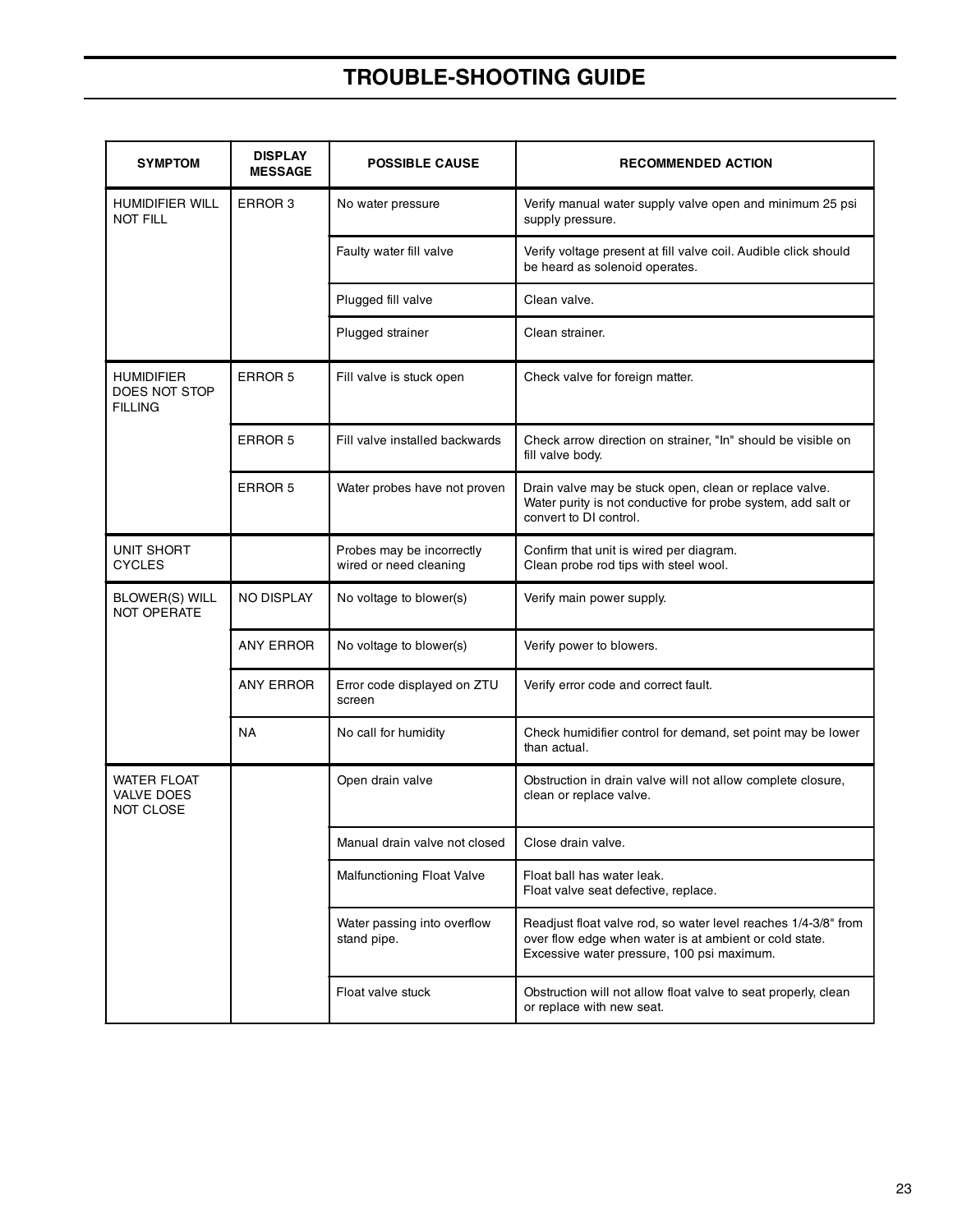# **TROUBLE-SHOOTING GUIDE**

| <b>SYMPTOM</b>                                                           | <b>DISPLAY</b><br><b>MESSAGE</b>                                                          | <b>POSSIBLE CAUSE</b>                                  | <b>RECOMMENDED ACTION</b>                                                                                                                   |
|--------------------------------------------------------------------------|-------------------------------------------------------------------------------------------|--------------------------------------------------------|---------------------------------------------------------------------------------------------------------------------------------------------|
| <b>BUNER(S) WILL</b><br>NOT LIGHT,<br><b>BLOWERS</b><br><b>OPERATING</b> | <b>NA</b>                                                                                 | No gas supply to unit                                  | Verify gas service valve on and minimum pressure to<br>manifold per rating plate.                                                           |
|                                                                          | <b>NA</b>                                                                                 | Gas valve off or no power to valve                     | Verify valve in "on" position and power to valve.                                                                                           |
|                                                                          | <b>NA</b>                                                                                 | Broken ignitor                                         | Verify ignitor glows.                                                                                                                       |
|                                                                          | <b>NA</b>                                                                                 | Gas valve/ignitor/sensing electrode<br>out of sequence | Verify wire connections to these components.                                                                                                |
|                                                                          | <b>NA</b>                                                                                 | Gas valve outlet pressure too low                      | Verify outlet pressure is set per rating plate.                                                                                             |
|                                                                          | <b>NA</b><br>Blower shutter open too far<br><b>NA</b><br>Blower inlet dirty or obstructed |                                                        | Reference O&M manual maintenance section (air<br>shutter adjustment procedure).                                                             |
|                                                                          |                                                                                           |                                                        | Clean inlet and check for obstructions.                                                                                                     |
|                                                                          | <b>NA</b>                                                                                 | Shutdown mode                                          | Normal - 2 minute delay w/blower shut down.                                                                                                 |
|                                                                          | <b>NA</b>                                                                                 | Malfunctioning centrifugal switch                      | Check centrifugal switches for continuity with blower<br>running.                                                                           |
| BURNER(S)<br><b>LIGHT BUT BURN</b><br>BLUE (DON'T GO<br>INFRA-RED)       | <b>NA</b>                                                                                 | Too lean condition                                     | Reference O&M manual maintenance section (air<br>shutter adjustment procedure).                                                             |
| LOW OUTPUT                                                               | <b>NA</b>                                                                                 | All burners not fired                                  | May be normal based on set point.<br>Verify that burner fire on full call.<br>Flame rod not sensing flame.<br>Mineral accumulation in tank. |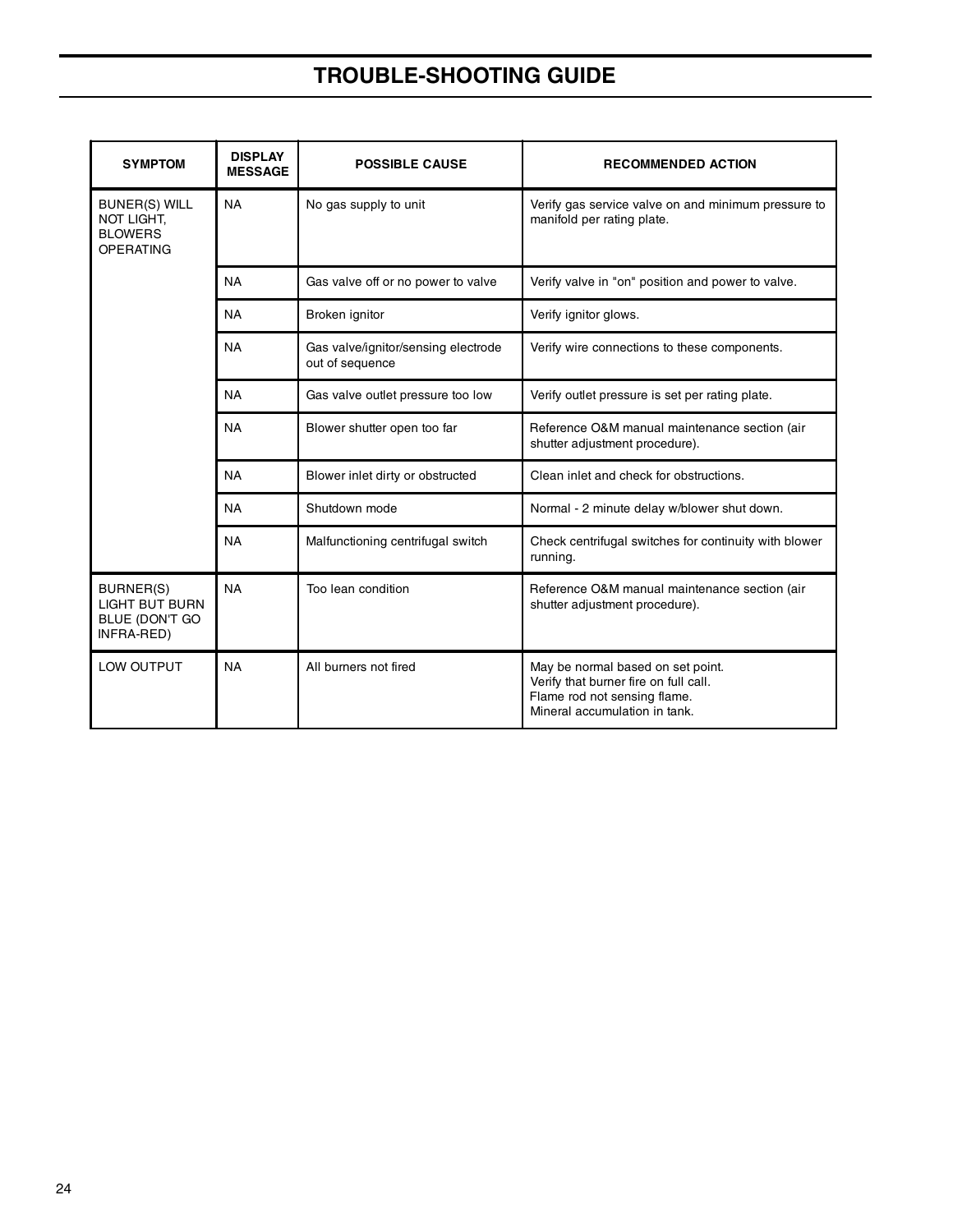| <b>DATE</b><br><b>INSPECTED</b> | <b>PERSONNEL</b> | <b>OBSERVATION</b> | <b>ACTION PERFORMED</b> |
|---------------------------------|------------------|--------------------|-------------------------|
|                                 |                  |                    |                         |
|                                 |                  |                    |                         |
|                                 |                  |                    |                         |
|                                 |                  |                    |                         |
|                                 |                  |                    |                         |
|                                 |                  |                    |                         |
|                                 |                  |                    |                         |
|                                 |                  |                    |                         |
|                                 |                  |                    |                         |
|                                 |                  |                    |                         |
|                                 |                  |                    |                         |
|                                 |                  |                    |                         |
|                                 |                  |                    |                         |
|                                 |                  |                    |                         |
|                                 |                  |                    |                         |
|                                 |                  |                    |                         |
|                                 |                  |                    |                         |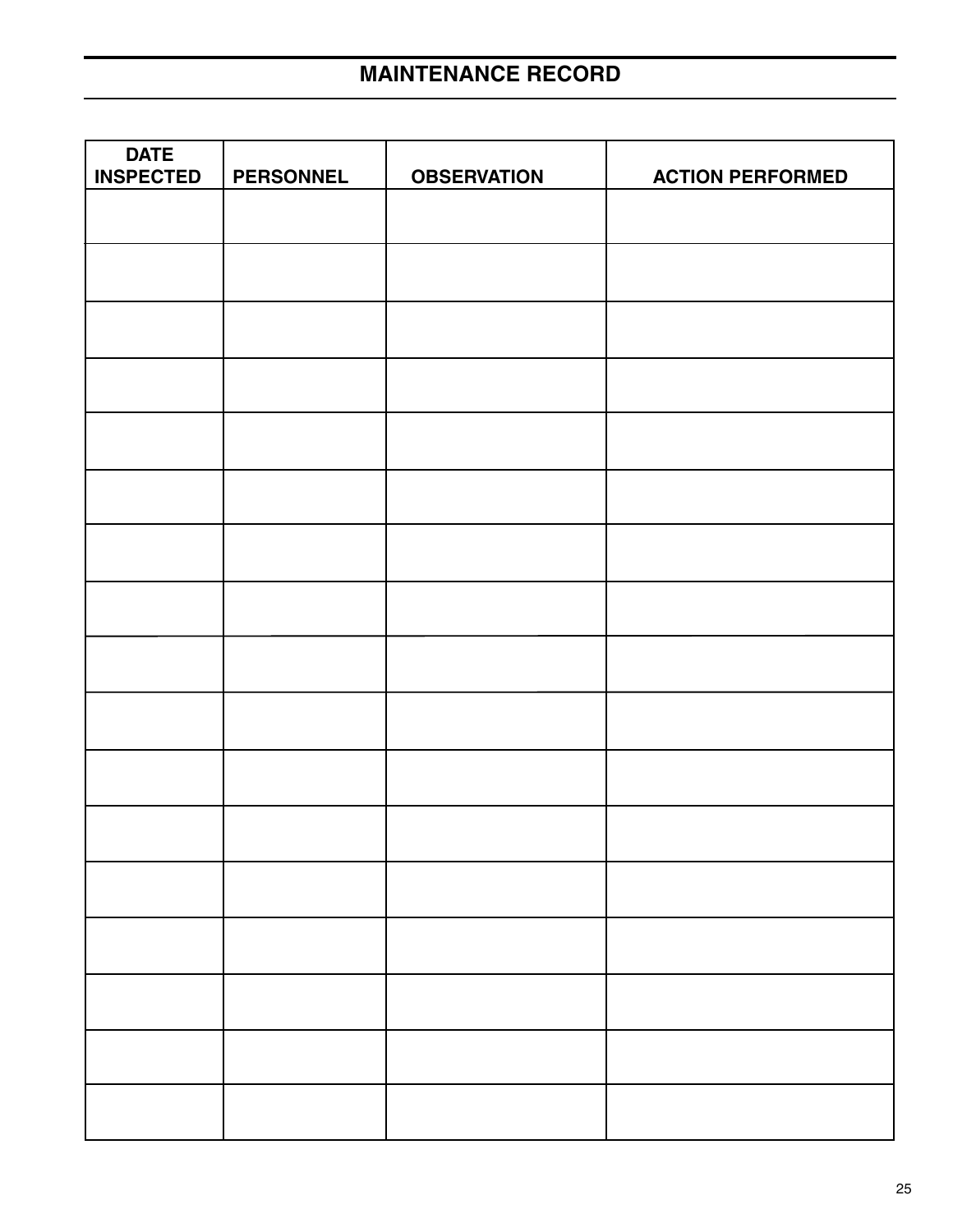# **MAINTENANCE RECORD**

| <b>DATE</b><br><b>INSPECTED</b> | <b>PERSONNEL</b> | <b>OBSERVATION</b> | <b>ACTION PERFORMED</b> |
|---------------------------------|------------------|--------------------|-------------------------|
|                                 |                  |                    |                         |
|                                 |                  |                    |                         |
|                                 |                  |                    |                         |
|                                 |                  |                    |                         |
|                                 |                  |                    |                         |
|                                 |                  |                    |                         |
|                                 |                  |                    |                         |
|                                 |                  |                    |                         |
|                                 |                  |                    |                         |
|                                 |                  |                    |                         |
|                                 |                  |                    |                         |
|                                 |                  |                    |                         |
|                                 |                  |                    |                         |
|                                 |                  |                    |                         |
|                                 |                  |                    |                         |
|                                 |                  |                    |                         |
|                                 |                  |                    |                         |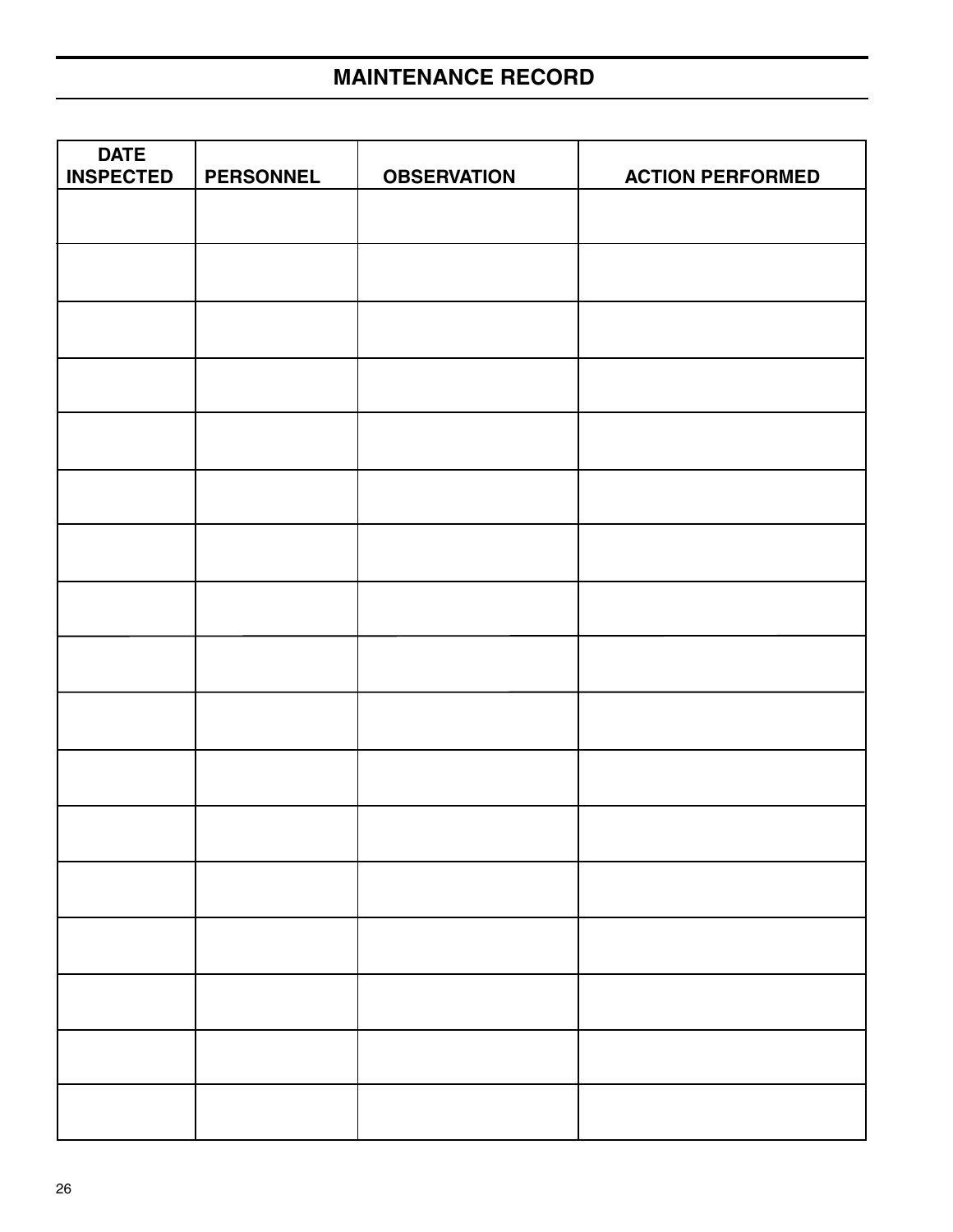## **TWO-YEAR LIMITED WARRANTY**

DRI-STEEM Humidifier Company ("DRI-STEEM") warrants to the original user that its products will be free from defects in materials and workmanship for a period of two (2) years after installation or twenty-seven (27) months from the date DRI-STEEM ships such product, whichever date is the earlier.

If any DRI-STEEM product is found to be defective in material or workmanship during the applicable warranty period, DRI-STEEM's entire liability, and the purchaser's sole and exclusive remedy, shall be the repair or replacement of the defective product, or the refund of the purchase price, at DRI-STEEM's election. DRI-STEEM shall not be liable for any costs or expenses, whether direct or indirect, associated with the installation, removal or reinstallation of any defective product.

DRI-STEEM's limited warranty shall not be effective or actionable unless there is compliance with all installation and operating instructions furnished by DRI-STEEM, or if the products have been modified or altered without the written consent of DRI-STEEM, or if such products have been subject to accident, misuse, mishandling, tampering, negligence or improper maintenance. Any warranty claim must be submitted to DRI-STEEM in writing within the stated warranty period.

DRI-STEEM's limited warranty is made in lieu of, and DRI-STEEM disclaims all other warranties, whether express or implied, including but not limited to any IMPLIED WARRANTY OF MERCHANTABILITY, ANY IMPLIED WARRANTY OF FITNESS FOR A PARTICULAR PURPOSE, any implied warranty arising out of a course of dealing or of performance, custom or usage of trade.

DRI-STEEM SHALL NOT, UNDER ANY CIRCUMSTANCES BE LIABLE FOR ANY DIRECT, INDIRECT, INCIDENTAL, SPECIAL OR CONSEQUENTIAL DAMAGES (INCLUDING, BUT NOT LIMITED TO, LOSS OF PROFITS, REVENUE OR BUSINESS) OR DAMAGE OR INJURY TO PERSONS OR PROPERTY IN ANY WAY RELATED TO THE MANUFACTURE OR THE USE OF ITS PRODUCTS. The exclusion applies regardless of whether such damages are sought based on breach of warranty, breach of contract, negligence, strict liability in tort, or any other legal theory, even if DRI-STEEM has notice of the possibility of such damages.

By purchasing DRI-STEEM's products, the purchaser agrees to the terms and conditions of this limited warranty.